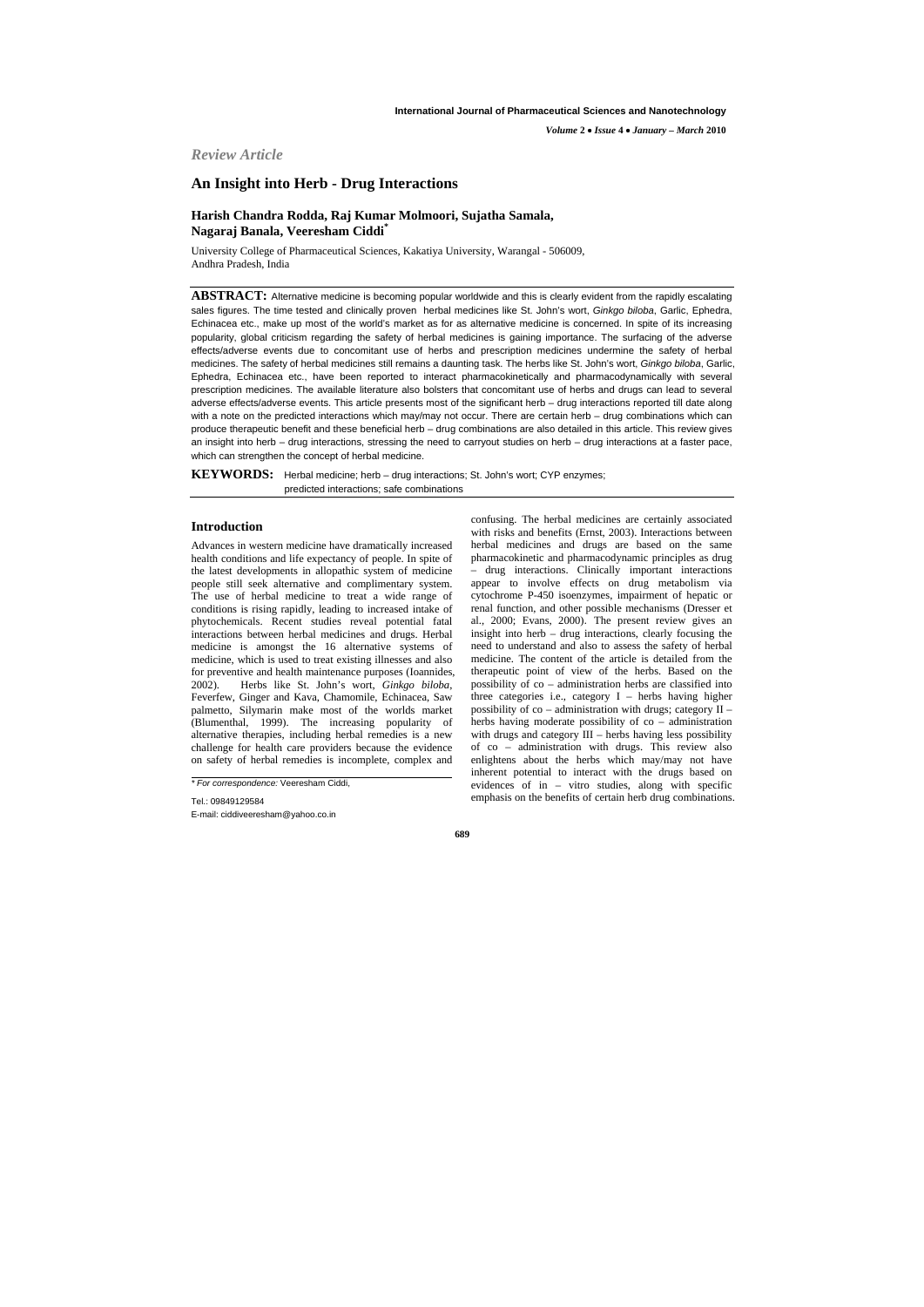# **Interactions between Immunomodulatory Herbs – Drugs**

The present day tech savvy world is beauty and health conscious and one of the popular uses of herbal medicine is to enhance immune system (Foti and Wholstrom, 2008). The global promotion of herbal products/herbal medicines as immune boosters is on the rise. Immunomodulation using herbs are always chosen as a better alternative to specific diseases, when the inherent defense of a person has to be activated under the conditions of impaired immune response (Atal et al., 1986). Ginseng is one of the highly commercialized immunomodulatory herbs, which is very common in most of the retail stores. Ginseng is purported to strengthen normal body functions increase resistance to stress and improve sexual function (Ellis and Reddy 2002). Ginseng is known to interact pharmacodynamically and pharmacokinetically with several drugs (Coon and Ernst 2002). Studies reveal that it alters the pharmacokinetics of the drugs like opioid analgesics (Abebe et al., 2002), bumetanide, ethacrynic acid, furosemide/torsemide, digoxin, amlodipine (Coon and Ernst, 2002). A pharmacodynamic interaction between

*P. ginseng* and phenelzine is known to produce adverse effects like headache, tremulousness, manic episodes but the actual mechanism for this interaction is unknown (Jones and Runikis, 1987). Clinical studies on healthy volunteers reveal that ginseng and warfarin combination decreases the international normalized ratio (INR) values leading to increased risk of bleeding (Janetzky and Morreale, 1997) and it is bolstered by several studies(Jiang et al., 2004). Another immunomodulatory herb of choice is *Echinacea*, which is used as non-specific immunostimulant for upper respiratory tract infections. *Echinacea* is known to interact with drugs like itraconazle, fexofenadine and lovastatin (Budzinki, 2000). The active constituents of *Echinacea* are proven to be hepatotoxic and there is a possibility for potentiation of hepatotoxicity when it is co – administered with acetaminophen or other NSAIDs (Abebe et al., 2002). The immunomodulatory potential of *Echinacea* can lead to loss of activity of immunosuppressant drugs on concomitant usage (Daniel et al., 2006). The interaction potential of the other immunomodulatory herbs with the prescription drugs is listed in the Table 1.

| Herb                                               | Drug/ Class of drugs                      | Possibility of<br>$co -$<br>administration | Mechanism/Outcome of Herb<br>- Drug Interaction                   | Reference                                           |
|----------------------------------------------------|-------------------------------------------|--------------------------------------------|-------------------------------------------------------------------|-----------------------------------------------------|
| Astragalus<br>(ASTRAGALUS<br><b>MEMBRANACEUS)</b>  | Azathioprine Cyclosporine<br>Methotrexate | $\mathbf{III}$                             | Antagonism                                                        | Zhou et al., 1982                                   |
| Borage (BORAGO<br><b>OFFICINALIS)</b>              | <b>Hypnotics</b>                          | $\mathbf{H}$                               | Potentiation                                                      | <b>Miller, 1998</b>                                 |
| Echinacea (ECHINACEA<br><b>PURPUREA)</b>           | Acetaminophen                             | $\mathbf{H}$                               | Potentiation of Hepatotoxicity                                    | Abebe et al., 2002                                  |
|                                                    | Corticosteroids<br>Cyclosporine           | III                                        | Antagonism                                                        | <b>Miller, 1998</b>                                 |
|                                                    | Fexofenadine<br>Itraconazole Lovastatin   | III                                        | Inhibition of CYP3A4 leading to<br>increase in drug concentration | Budzinki et al., 2000                               |
| Ginseng (PANAX<br><b>GINSENG)</b>                  | Amlodipine                                |                                            | Induction of CYP3A4                                               | Dergal et al., 2002                                 |
|                                                    | Digoxin                                   |                                            | Increased drug concentrations                                     | McRae et al., 1996;<br>Dasgupta et al.,<br>2003     |
|                                                    | Hexobarbital                              | $\mathbf{II}$                              | Induction of CYP2C9                                               | Knodell et al., 1988                                |
|                                                    | Opioid analgesics                         | III                                        | Decreased activity of opioids -<br>clear mechanism is unknown     | Takahashi and<br>Tokuyama, 1998                     |
|                                                    | Phenelzine and MAO<br>inhibitors          |                                            | Increased CNS side effects due<br>to additive effect              | Jones et al., 1987                                  |
|                                                    | Warfarin                                  | $\mathbf{II}$                              | Alteration of INR value                                           | Cheng, 2000<br>Morreale, 1997<br>Jiang et al., 2004 |
| Shankpushpi<br>(CONVOLVULUS<br><b>PLURICAULIS)</b> | Phenytoin                                 |                                            | Decreased therapeutic effect                                      | Dandekar et al.,<br>1992                            |

**Table 1.** Interactions between Immunomodulatory herbs and drugs.

I – herbs having higher possibility of co – administration with drugs; II – herbs having moderate possibility of co – administration with drugs; III – herbs having less possibility of co – administration with drugs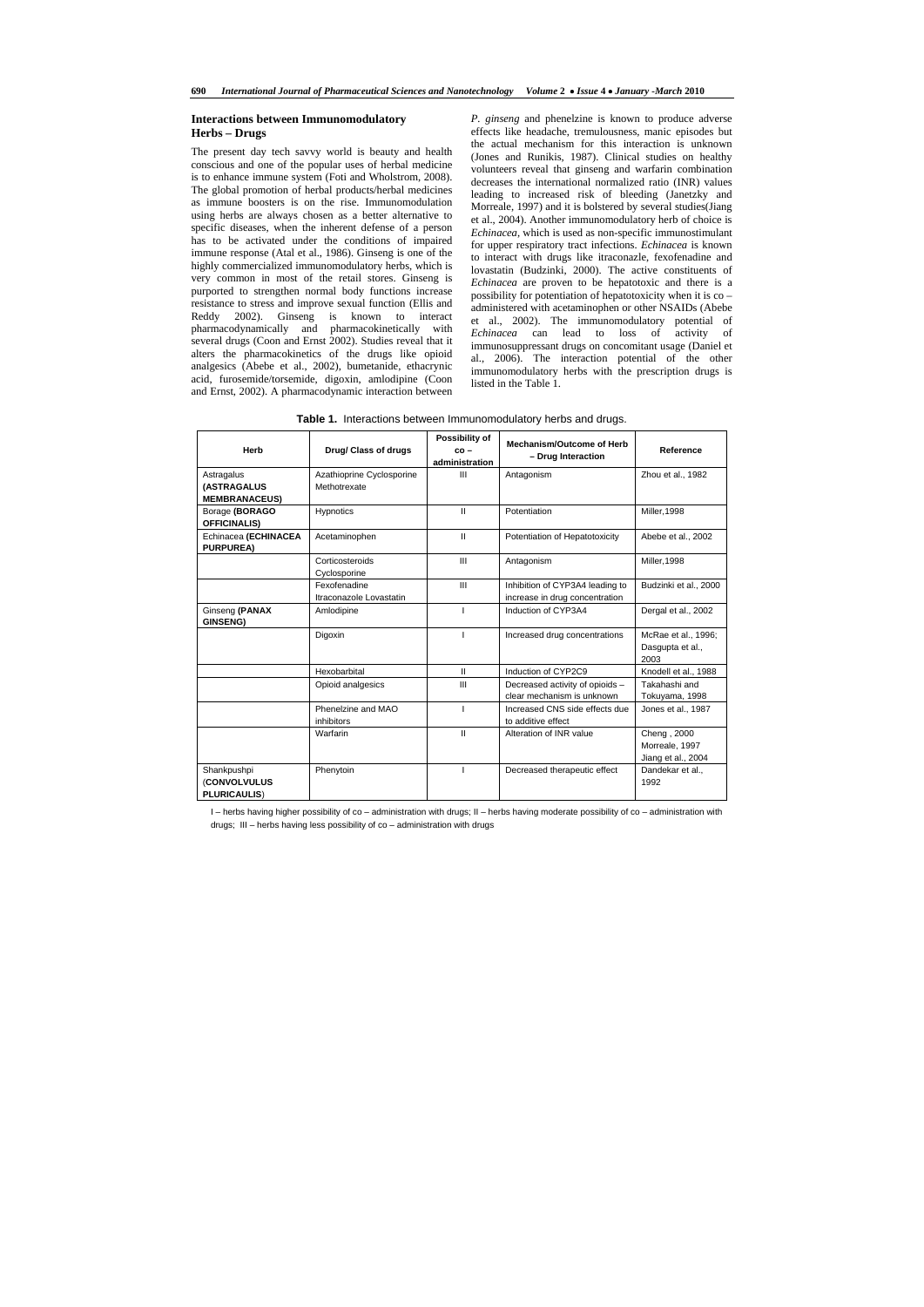# **Interactions between Herbs used for Cardiovascular Disorders and Drugs**

The herbal alternatives in cardiovascular risk group provide an additional benefit to the heart. It is with this credence that the herbs are used by cardiovascular risk group. It is revealed that 20% of the patients with acute coronary syndromes take herbal remedies for cardiac – specific purposes (Baracco et al., 2005). The herbs like *Allium sativum, Berberis aristata, Commiphora mukul, Rauwolfia serpentina, Stephania tetranda, Ligusticum wallichi, Uncaria rhyncophylla, Veratrum album, Cratageus monogyna, Allium sativum, Rosmarinus officinalis, Aesculus hippocastanum, Ruscus aculeatus* are widely used cardiovascular herbs (William et al., 2004). The herb – drug combinations in the cardiovascular risk group should be monitored very cautiously because failure to monitor such combinations can lead to life threatening events. Among these herbs garlic, guggul and hawthorn are reported to interact with drugs. The medicinal value of garlic has been accredited for more than 500 years. Garlic (*Allium sativum*) is used traditionally to treat infections, both orally and topically, promote wound healing and prevent cold and influenza (Harunobu et al., 2001). Modern use of garlic focuses on hyperlipidaemia, antihypertensive, antithrombotic and fibrinolytic effects, cancer prevention and antimicrobial effects (Stevinson et al., 2000; Ackermann et al., 2001). Till date the reports on herb – drug interactions with specific reference to garlic and drugs are very few. Garlic is reported to produce antihyperglycemic effect when it was co – administered with chlorpropamide (Aslam et al., 1979) and it also reported to alter the pharmacokinetics of saquinavir due to inhibition of P- glycoprotein  $(P - gP)$  (Piscitelli et al., 2002). Guggulipid, or gum guggulu, is an oleo gum resin extracted from the stem of the native Indian tree *Commiphora mukul*. Guggulipid has been in use traditionally as a treatment for obesity and associated lipidrelated disorders, for arthritis and bronchitis, and topically for skin diseases (Mester et al., 1989). It may produce an additive effect with anticoagulants, and it is believed to act as a thyroid stimulating agent hence it is wise to avoid its co – administration with thyroid drugs because it may alter the dosage of thyroid medications[Tripathi et al., (1984); Panda and Kar (1999)]. In contrast to the above findings, guggul is predicted to decrease the absorption of beta blockers and calcium-channel blockers (Dalvi et al., 1994). This suggests that the dose adjustment of these drugs is required whenever they are co – administered with guggul.

# **Interactions between Herbs used for Central Nervous System Disorders and Drugs**

The modern world is more prone to central nervous system (CNS) disorders. Statistics warn that the incidences of stress, depression, anxiety, mania and Alzheimer's disease are on alarming rise. According to the survey of Eisenberg et al., (1998) two of the top five conditions for which consumers choose alternative treatment are anxiety and depression. Depression and anxiety are prominent indications for herbal medicines (Roy-Byrne et al., 2005) and the majority of people with depression try complementary medicines (Silvers et al., 2006). A systematic review of the published literature reveal that *Ginkgo biloba*, *Lavandula angustifolia*, *Hypericum perforatum*, *Valeriana officinalis*, *Crataegus oxyacantha*, *Eschscholzia californica, Matricaria recutita*, *Melissa officinalis*, *Passiflora incarnata* and *Piper methysticum*  are the commonly used herbs for CNS disorders. Among these, the use of herbal remedies like *Hypericum perforatum* (St John's wort) for mild to moderate depression, *Piper methysticum* (kava) for anxiety and *Ginkgo biloba* for cerebrovascuclar disorders are supported by sound evidences.

 St.John's wort is a major herb of concern in herb – drug interactions due to its diverse pharmacological actions and unique potential to interact with vast majority of prescription drugs and OTC drugs like oral contraceptives. There are several studies, case reports and predictions about St. John's wort potential to alter the pharmacokinetics of drugs. It is reported to increase significantly the Cmax and AUC of the drugs such as fexofenadine, olanzapine and decrease the Cmax/AUC of the following drugs amitryptiline, midazolam, cyclosporine, digoxin, imatinib, irinotecan, indinavir, methadone, theophylline and oral contraceptives. The actual mechanisms and possibilities for the above mentioned St.John's wort mediated interactions are elaborated in Table 2. Of note, activation of CYP3A4 by St.John's wort interaction with oral contraceptives leading to failure of contraception, decrease in the AUC of tacrolimus and leading to increased risk of organ rejection are of primary significance (Bolley et al., 2002). An interesting study about St. John's wort reveals variation in the metabolism of drugs belonging to same class i.e., it decreases  $C_{\text{max}}$  and AUC of simvastatin but not pravastatin (Sugimoto et al., 2001). Similarly it is known to alter the pharmacokinetics of cyclosporine, an immunosuppressant (Barone et al., 2000) leading to graft rejection. In contrast to the above report it doesn't alter the pharmacokinetics of another immunosuppressant drug i.e., mycophenolate mofetil. This variation is attributed to involvement of hepatic enzymes in the metabolism of simvastatin and cyclosporine, while it is not so in case of pravastatin and mycophenolate mofetil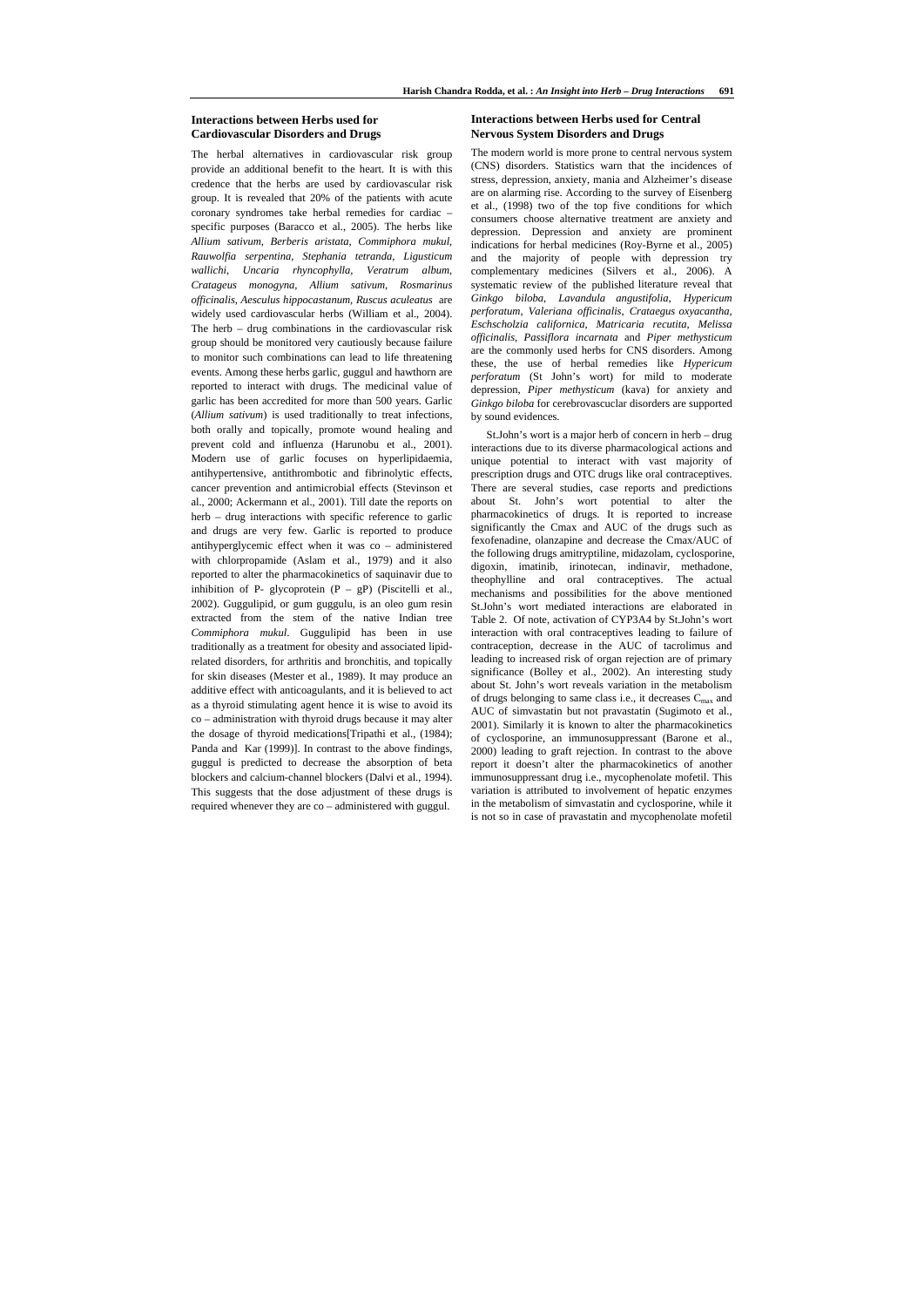(Mai et al., 2003). From the above evidence it can be ear marked that mycophenolate can be good immunosuppressive drug of choice for those patients who are on treatment with St.John's wort. Pharmacodynamic interactions of St. John's wort with drugs are comparatively few when compared to pharmacokinetic interactions. Among the pharmacodynamic interactions it is observed that St.John's wort causes decreased myelosuppression incase of patients consuming irinotecan, increase in the viral load of patient consuming lamivudine and indinavir (due to increased CYP3A4 metabolism) were reported (Piscetilli et al., 2000). St.John's wort interaction with certain classes of drugs like serotonin selective reuptake inhibitors (SSRI) can lead to adverse effect like Serotonergic syndrome (Parker et al., 2001). St.John's wort and warfarin co – administration can lead to decreased INR leading to decreased anticoagulant activity which is strongly bolstered by 31 case reports. It is noteworthy that in spite of decrease in INR values, till date there are no reports of thromboembolic episodes in patients consuming St.John's wort and warfarin.

 *Ginkgo biloba* is widely touted for its potential to ameliorate the cerebrovascular complications, dementia and for memory improvement (Kleijnen and Knipschild, 1992; Turan and Martorano 1995). *G. biloba* has special reference in herb - drug interactions because of the reported adverse events like intracerebral haemorrhage, subdural hematoma, and spontaneous hyphema. It is reported to interact prominently with blood thinning drugs (Chung et al.,1987) and this has been associated with the case reports postoperative bleeding (Fessenden et al., 2001), spontaneous hyphema (Rosenblat and Mindel, 1997), bilateral subdural hematomas (Rowin and Lewis., 1996). A single case report states that ginkgo increases the bioavailability of digoxin (Mauro et al., 2003) and other studies reveal that it decreases the bioavailability of omeprazole (Yib et al., 2004) and increases the bioavailability of diltiazem (Ohnishi et al., 2003). Pharmacodynamic alterations due to ginkgo and other drug combinations include decreased hypotensive effect of nicardipine (Shinozuka et al., 2002) and decreased antihyperglycemic effect of tolbutamide (Sugiyama et al., 2004).

 Kava (*Piper methysticum*) is widely used herbal sedative (Keller and Klohs, 1963). The major active constituents of kava are kavalactones, which are potent inhibitors of CYP3A4 (Yadhu, 2005). Kava is reported to produce an additive effect in a 54yr old patient leading to semi comatose condition who was consuming alprazolam (CYP3A4 substrate) along with kava (Almeida and Grimsley, 1996). In contrast it is also reported that kava co – administration with bromazepam doesn't have any effect on the pharmacokinetics or pharmacodynamics of bromazepam (Heberg, 1996). A case report of severe Parkinsonism associated with kava and L – dopa co – administration contraindicates the combinative therapy (Schelosky et al., 1995).

 Sarsaparilla is also used as an immunomodulator and to treat the respiratory disorders and also as an antidepressant (Chu et al., 2006; Spelmann et al., 2006). Theoretically sarsaparilla can potentiate the hypnotic activity of the concomitantly administered hypnotic drugs. Studies reveal that sarsaparilla can lead to increased drug activity of digoxin and bismuth because the saponins present in the herb enhance the absorption of drugs (Newall et al., 1996).

 The interactions of other CNS herbs with various drugs are summarized in Table 2.

## **Interactions between Herbs and Drugs Acting On Blood (Blood Modifiers)**

The use of traditional medicine in combination with alternative therapy may lead to complications for patients as it is evidenced by the adverse effects of certain herbal products in patients who receive traditional anticoagulant or antiplatelet medication. Most of the blood thinners are prescribed for patients who have heart valve replacement, atrial fibrillation, congestive heart failure, or for obese persons. They may also be used for the prevention of thromboembolic disorders (Gross and Weitz 2008). The long term and in certain cases life long use of blood thinning agents is imperative in cardiovascular risk patients. In these patients the use of certain herb – drug combinations should be avoided preferably due to the possibility for the risk of bleeding. Warfarin is the common drug which is reported to interact with several herbal formulations. The warfarin – herb interactions account to the extent of the  $6 - 7$  % of the interaction studies reported till date (Ann, 2001).The herbs/herbal formulations containing coumarins (arnica, celery, chlorella, danshen, dong quai, chamomile, fenugreek, goldenseal, guar gum, horse chestnut seeds, papain, passionflower, red clover, sweet clover, boldo) and vitamin K (acerola, agrimony , stinging nettle, plantain) as main active costituents alter the property of blood thinning drugs either by increasing or decreasing the bleeding phenomenon by altering international normalized ratio (INR). Certain herbs like bilberry, cayenne, bromelain, capsicum, European mistletoe, feverfew, garlic are known to reduce the platelet aggregation process and increase the fibrinolytic activity (Heck et al., 2000; Patel and Gohil, 2008). In contrast to the above, the herbs such as garlic, ginkgo and saw palmetto exceptionally inhibit platelet activating factor and this mechanism is considered to be the major perpetrator for the adverse events reported with the usage of these herbs (Rosenblatt and Mindel, 1997; Cheema et al., 2001).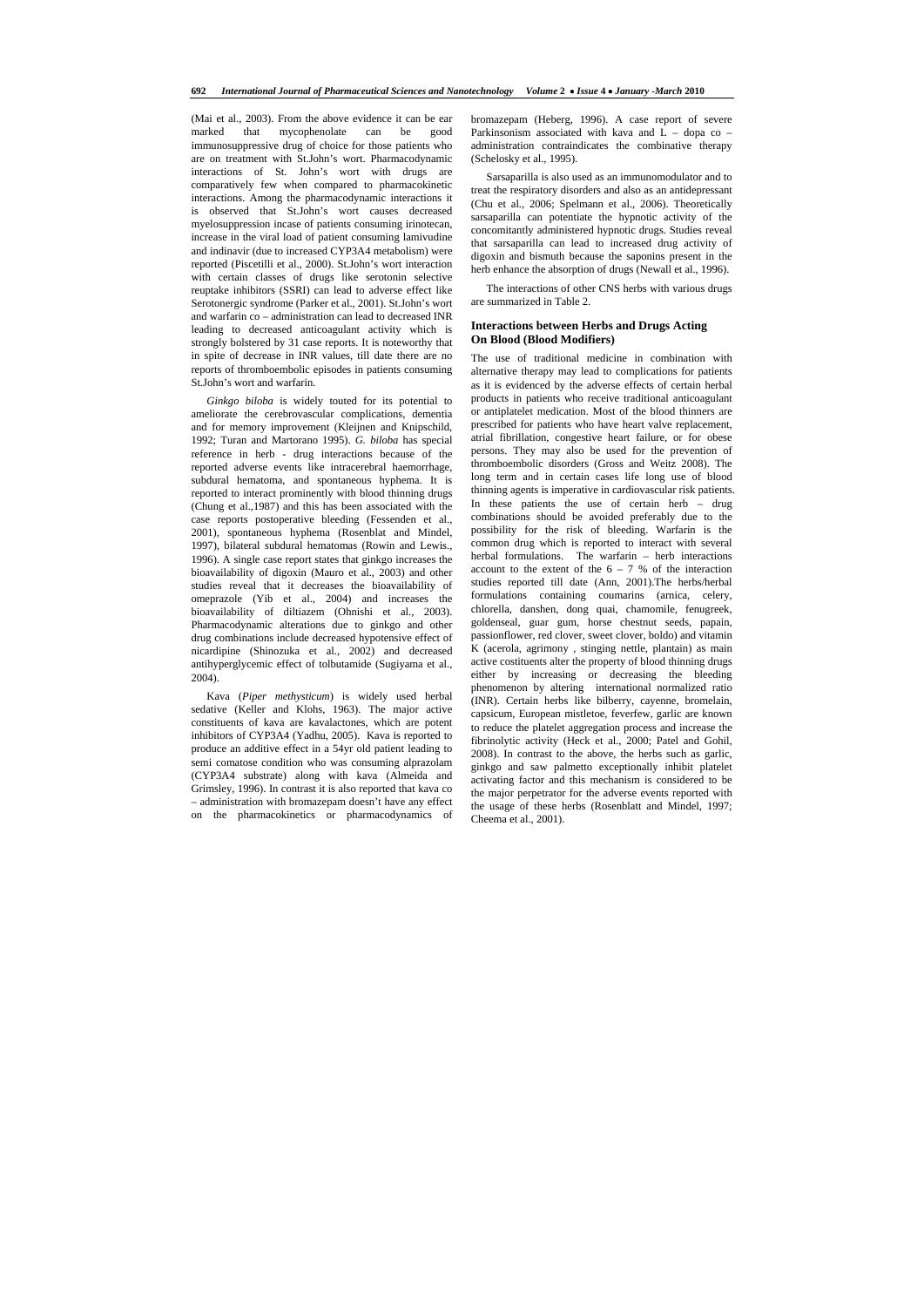**Table 2.** Interactions between herbs used for central nervous system disorders and drugs.

| Herb                                         | <b>Herb Indication</b>                                        | Drug/Class of drugs                   | <b>Possibility of</b><br>$\mathbf{c}\mathbf{o}$ –<br>administration | <b>Mechanism/Outcome of Herb</b><br><b>Drug Interaction</b>               | <b>Reference</b>                                     |
|----------------------------------------------|---------------------------------------------------------------|---------------------------------------|---------------------------------------------------------------------|---------------------------------------------------------------------------|------------------------------------------------------|
| Areca (ARECA<br><b>CATECHU</b> )             | Antidepressant                                                | Procyclidine                          | $\bf{I}$                                                            | Antagonistic effect on drug -<br>leading to extra pyramidal<br>syndrome   | Deahl, 1989                                          |
| Capsicum (CAPSICUM                           | Circulatory stimulant,                                        | <b>ACE</b> inhibitors                 | III                                                                 | Increased risk of developing cough                                        | Hakas, 1990                                          |
| FRUTESCENCE,<br><b>CAPSICUM ANNUM)</b>       | Pain reliever                                                 | Theophylline                          | $\mathbf{I}$                                                        | Enhanced bioavailability can lead to<br>theophylline toxicity             | Bouraoui et al., 1988                                |
| Chasteberry (VITEX<br><b>AGNUS – CASTUS)</b> | Menopausal<br>discomforts, inhibits<br>secretion of prolactin | Dopamine receptor<br>antagonists      | III                                                                 | Interferes with the activity of drugs                                     | Meier et al., 2000                                   |
| Feverfew                                     | Arthritis, fever,                                             | <b>Antimigraine Drugs</b>             | $\mathbf{I}$                                                        | Potentiation of drug effect                                               | Makheja et al., 1982                                 |
| <b>(TANACETUM</b><br>PARTHENIUM)             | Migraine headaches,<br>digestive problems                     | Warfarin                              | $\mathbf{I}$                                                        | Additive antiplatelet effect due to<br>inhibition of platelet aggregation | Heck et al., 2000                                    |
| Ginkgo (GINKGO<br><b>BILOBA)</b>             | Improves memory,<br>vasodilator                               | Aspirin<br>Clopidogrel<br>Ticlopidine | $\mathbf{I}$                                                        | Increased risk of bleeding                                                | Rosenblatt et al., 1997;<br>Gianni, 1998             |
|                                              |                                                               | Digoxin                               | $\mathbf{I}$                                                        | Increased bioavailability of digoxin                                      | Mauro et al., 2003                                   |
|                                              |                                                               | Diltiazem                             | $\rm III$                                                           | Increased bioavailability of drug                                         | Ohnishi et al., 2003                                 |
|                                              |                                                               | Ibuprofen                             | $\bf{I}$                                                            | Intracerebral mass bleeding due to<br>inhibition of platelet aggregation  | Meisel et al., 2003                                  |
|                                              |                                                               | Nicardipine                           | $\mathbf{I}$                                                        | Induction of CYP 3A4 leading to<br>decreased activity of drug             | Shinozuka et al., 2002                               |
|                                              |                                                               | Phenytoin                             |                                                                     | Fatal seizures                                                            | Kupiec and Raj, 2005                                 |
|                                              |                                                               | Omeprazole                            | III                                                                 | Induction of CYP2C9                                                       | Yin et al., 2004                                     |
|                                              |                                                               | Thiazide diuretics                    | Ш                                                                   | Increase in blood pressure                                                | Shaw et al., 1997                                    |
|                                              |                                                               | Trazodone                             | $\mathbf{I}$                                                        | Induction of CYP3A4                                                       | Dergal JM, et al., 2002<br>Galluzzi et al., 2000     |
|                                              |                                                               | Warfarin                              | $\mathbf{I}$                                                        | Increased risk of bleeding                                                | Engelsen et al., 2003,<br>Gianni and Dreitlein, 1998 |
| Green tea<br>(CAMELIA SINENSIS)              | Cancer, heart problems,<br>inhibits platelet<br>aggregation   | Warfarin                              | $\bf{I}$                                                            | Increased risk of bleeding                                                | Taylor et al., 1999                                  |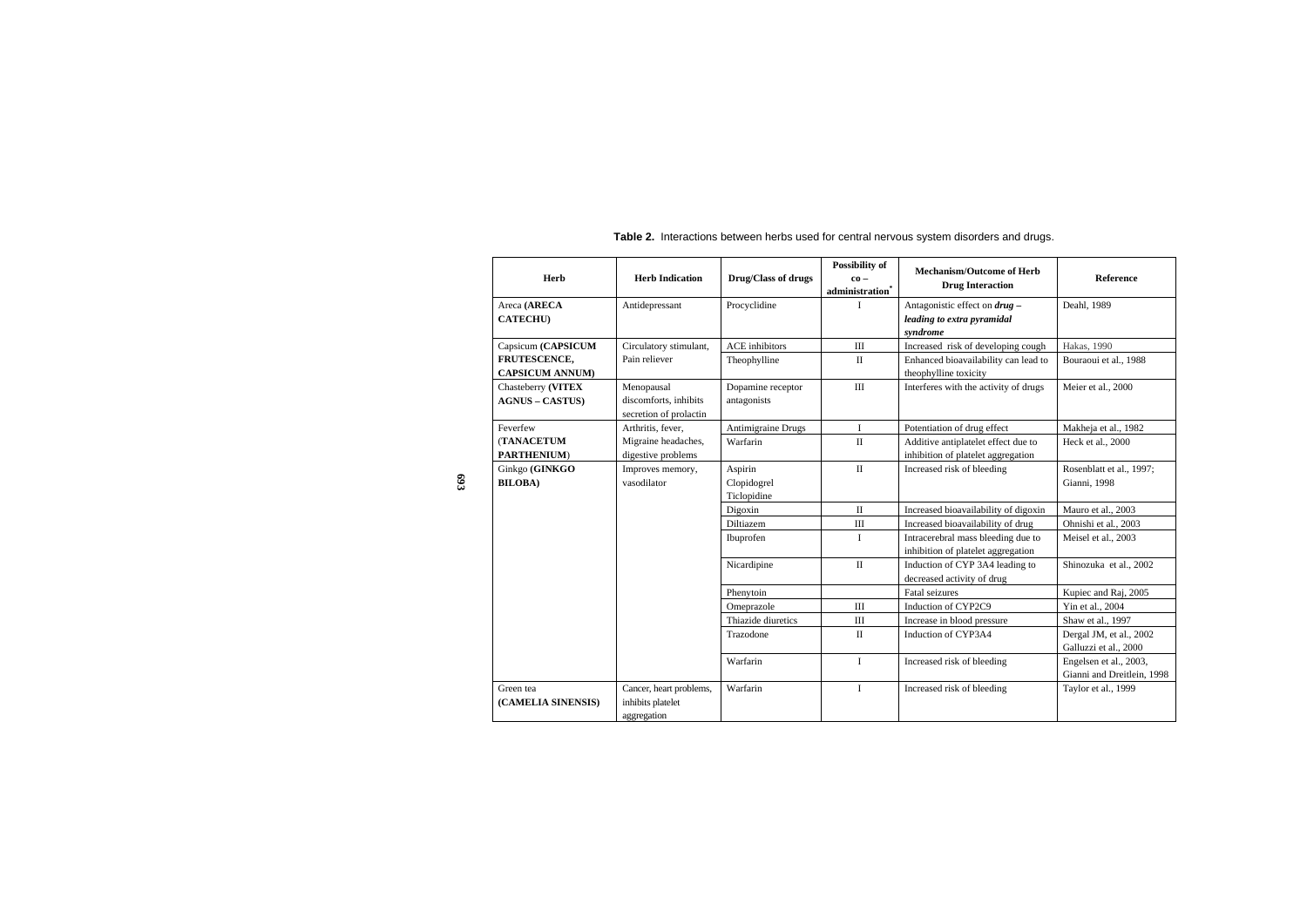|     | Guarana(PAULLINIA<br><b>CUPANA</b> ) | Cognitive improver,<br>antioxidant,<br>antibacterial | Caffeine/Respiratory<br>stimulants     | $\mathbf I$  | Potentiation of activity                                                                                              | Hess and Sullivan, 2005                                                           |
|-----|--------------------------------------|------------------------------------------------------|----------------------------------------|--------------|-----------------------------------------------------------------------------------------------------------------------|-----------------------------------------------------------------------------------|
|     | Guggul                               | Lipid lowering activity                              | Diltiazem/Propranolol                  | I            | Decreases the bioavailabilty of drugs                                                                                 |                                                                                   |
|     | Kava<br>(PIPER                       | Anxiolytic,<br>antidepressant                        | Alprazolam                             | $\mathbf{I}$ | Potentiation of sedation                                                                                              | Almeida et al., 1996<br>Glesby, 1996                                              |
|     | METHYSTICUM)                         |                                                      | Anesthetics                            | Ш            | Prolongation of anesthesia                                                                                            | Raduege et al., 2004                                                              |
|     |                                      |                                                      | Levodopa                               | $\mathbf I$  | Antagonism                                                                                                            | Schlelosky et al., 1995                                                           |
|     | Lemon balm (MELISSA                  | Depression, nervous                                  | CNS depressants                        | $\rm II$     | Additive CNS effects                                                                                                  | Wong et al., 1998                                                                 |
|     | <b>OFFICINALIS)</b>                  | insomnia, antioxidant                                | Thyroid hormones                       | $\rm III$    | Inhibits binding of thyroid hormones<br>to TSH receptors                                                              |                                                                                   |
|     | Sage (SALVIA<br>MITILIORRHIZA)       | Insomnia, Blood<br>purifier                          | Warfarin                               | $\mathbf I$  | Increased risk of bleeding                                                                                            | Tam et al., 1995, Chan,<br>1998                                                   |
|     |                                      |                                                      | Diazepam                               | $\mathbf I$  | Induction of enzymes                                                                                                  | Jinping et al., 2003                                                              |
|     | St.John's wort                       | Antidepressant and                                   | Amitryptyline                          | $\rm II$     | Induction of CYP3A4                                                                                                   | Johne et al., 2002                                                                |
| 694 | (HYPERICUM<br>PERFORATUM)            | antiviral                                            | Cyclosporine                           | $\rm III$    | Induction of CYP3A4 and P - gP<br>leading to decrease in drug<br>concentration and rejection of<br>transplanted organ | Mai et al., 2000;<br>Ruschitzca et al., 2000;<br>Barone et al., 2000              |
|     |                                      |                                                      | Digoxin                                | $\rm III$    | Induction of $P - gP$                                                                                                 | Mueller et al., 2004;<br>Johne et al., 1999                                       |
|     |                                      |                                                      | Fexofenadine                           | $\rm III$    | Inhibition of P - gP                                                                                                  | Wang et al., 2002                                                                 |
|     |                                      |                                                      | Indinavir, Saquinavir                  | $\rm II$     | Induction of CYP 3A4                                                                                                  | Piscitelli et al., 2000<br>Piscitelli et al., 2002                                |
|     |                                      |                                                      | Irinotecan                             | Ι.           | Decreased concentration of drug                                                                                       | Mathijssen et al., 2002                                                           |
|     |                                      |                                                      | Loperamide                             | $\rm III$    | Acute delirium - mechanism<br>unknown                                                                                 | Khawaja et al., 1999                                                              |
|     |                                      |                                                      | Methadone                              | $\rm II$     | Induction of CYP 3A4, 2C8 and<br>CYP 2D6 leading to decrease in<br>drug concentration                                 | Eich - Hochli, et al., 2003                                                       |
|     |                                      |                                                      | Oral Contraceptives                    | $\rm II$     | Failure of contraception due to<br>induction of CYP3A4                                                                | Hall et al., 2003; Pfrunder<br>et al., 2003;<br>Schwarz, 2003;<br>Hindmarch, 2002 |
|     |                                      |                                                      | Piroxicam<br>Photosensitizing<br>drugs | $\rm III$    | Increased risk of phototoxicity                                                                                       | Miller, 2001                                                                      |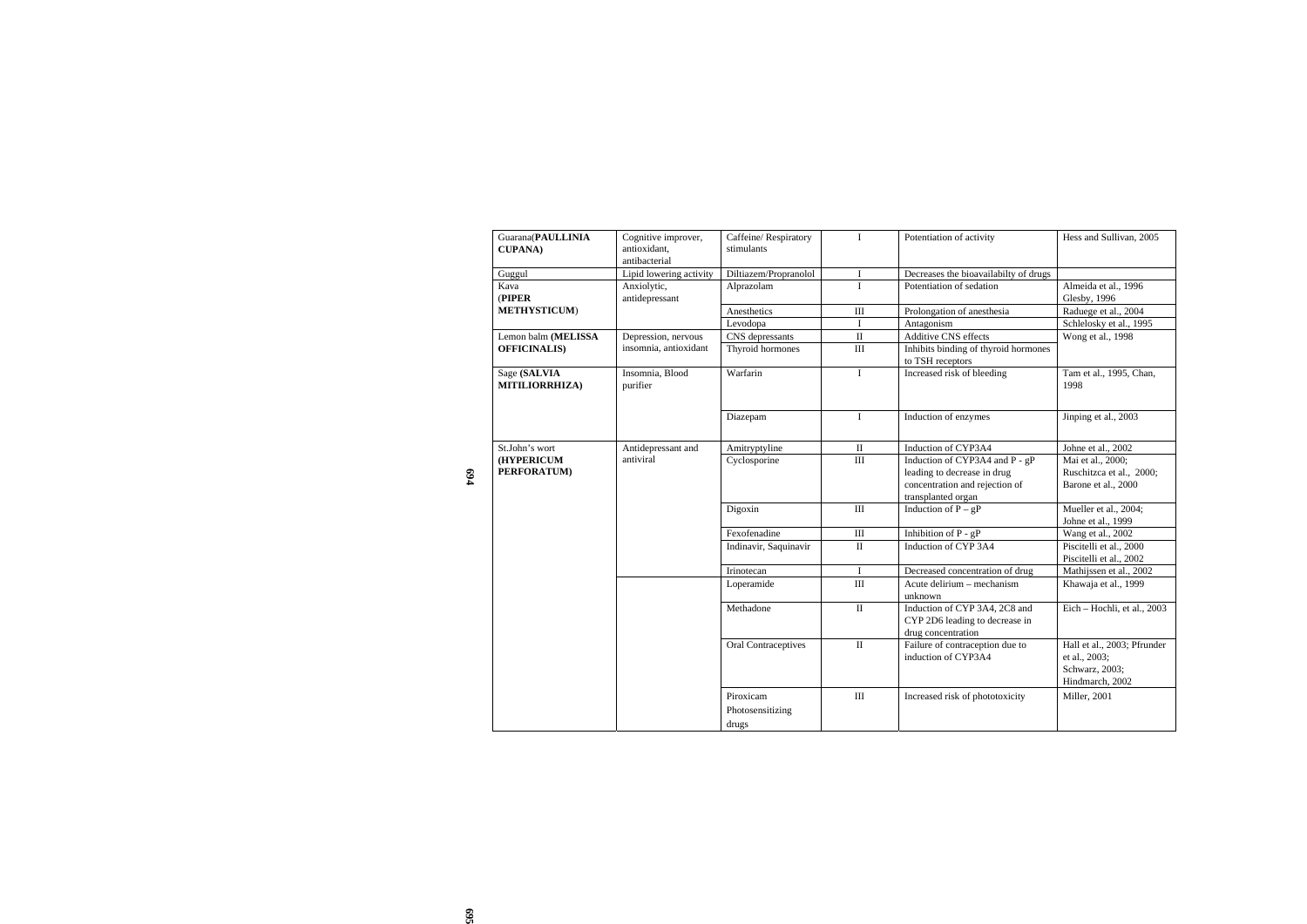|                       |                       | Quazepam            | III          | Induction of CYP 3A4               | Kawaguchi et al., 2004  |
|-----------------------|-----------------------|---------------------|--------------|------------------------------------|-------------------------|
|                       |                       | Sertraline          | I            | Inhibits vesicular uptake of       | Roz et al., 2002        |
|                       |                       |                     |              | monoamines leading to serotonergic |                         |
|                       |                       |                     |              | syndrome                           |                         |
|                       |                       | Simvastatin         | $\mathbf I$  | Induction of CYP3A4                | Sugimoto et al., 2001   |
|                       |                       | Tacrolimus          | $\mathbf{I}$ | Immuno graft rejection due to      | Mai et al., 2003        |
|                       |                       |                     |              | induction of CYP enzymes           | Hebert et al., 2004     |
|                       |                       | Theophylline        | $\mathbf{I}$ | Induction of CYP1A2 leading to     | Nebel et al., 1999      |
|                       |                       |                     |              | decreased concentration of drug    | Morimoto et al., 2004   |
|                       |                       | Thyroid stimulating | III          | Elevation of TSH levels            | Ferko and Levine, 2001  |
|                       |                       | hormone             |              |                                    |                         |
|                       |                       | Venlaxafine         | $\mathbf{I}$ | Serotonin syndrome - Inhibition of | Prost et al., 2000      |
|                       |                       |                     |              | serotonin reuptake and MAO         |                         |
|                       |                       |                     |              | Inhibition                         |                         |
|                       |                       | Verapamil           | III          | Induction of CYP3A4, leading to    | Tannergren et al., 2004 |
|                       |                       |                     |              | decreased bioavailabilty           |                         |
|                       |                       | Warfarin            | $\rm II$     | Induction of CYP3A4 and CYP2C9     | Jiang et al., 2004      |
| Valerian (VALERIANA   | Muscle relaxant,      | <b>Barbiturates</b> | $\mathbf{I}$ | Additive sedation                  | Willey, 1995            |
| <b>OFFICINALIS)</b>   | insomnia, GIT pains   | haloperidol         | I            | Inhibition of delta $-ALA - D$     | Dalla et al., 2008      |
|                       |                       |                     |              | activity                           |                         |
| Yohimbine             | Antidepressant,       | Clomipramine        | I            | Increased blood pressure           | Lacombiez et al., 1989  |
| <b>(PAUSINYSTALIA</b> | erectilfe dysfunction |                     |              |                                    |                         |
| YOHIMBE)              |                       |                     |              |                                    |                         |

\* I – herbs having higher possibility of co – administration with drugs; II – herbs having moderate possibility of co – administration with drugs; III – herbs having less possibility of co – administration with drugs

**695**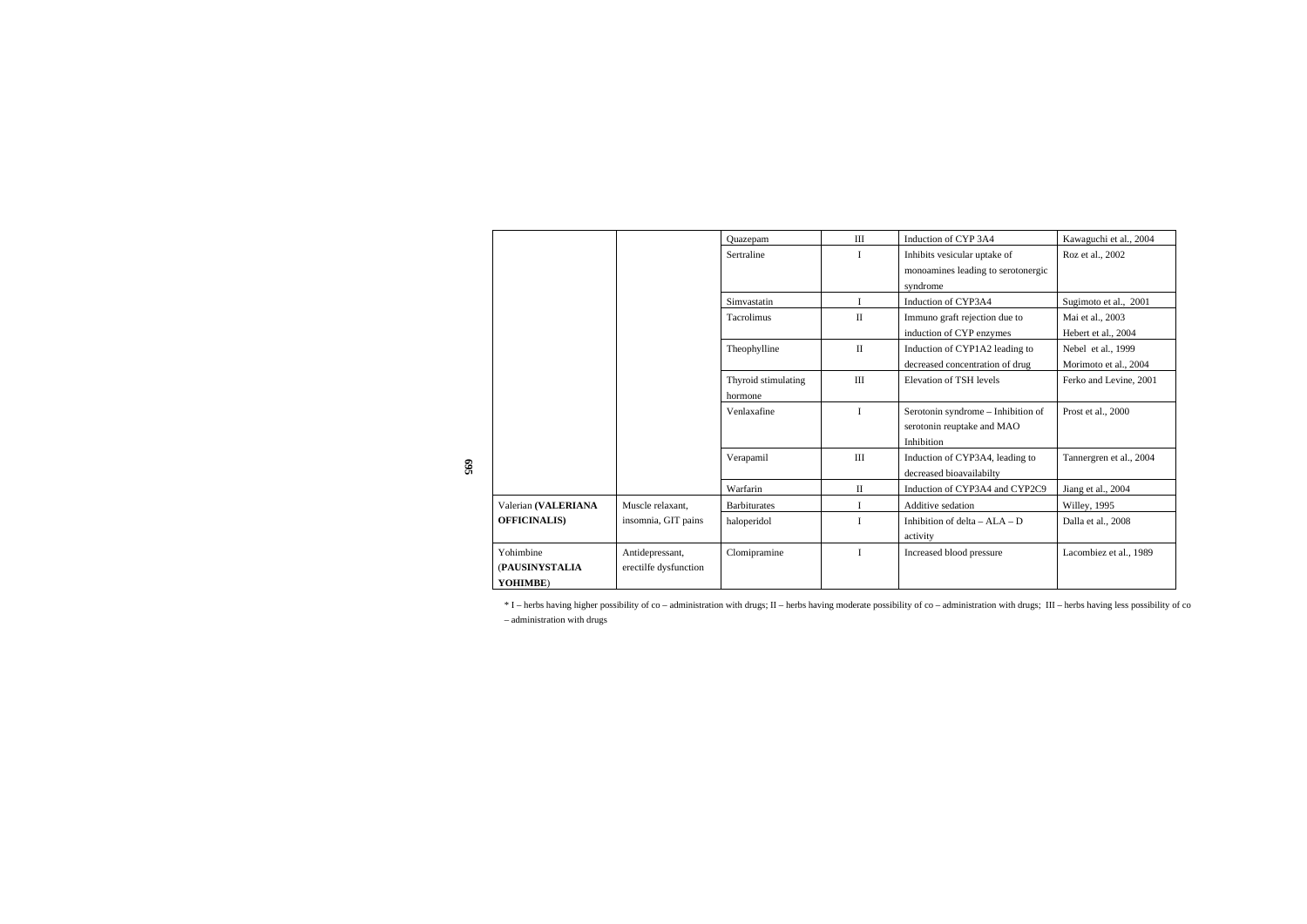# **Interactions between Other Herbs and Drugs**

## *Artemesinin*

Artemisinin, an antimalarial herb is reported to induce its own elimination and that of omeprazole through an increase in CYP2C19 activity (Svensson et al., 1998).

## *Foeniculum vulgare*

The antidiabetic herb *Foeniculum vulgare* has been reported to decrease the rate of absorption of ciprofloxacin due to chelation of the drug by the metal ions present in the plant extract (Zhu et al., 1999).

#### *Liquorice*

Liquorice is used as a natural sweetening agent and also for treatment of gastric ulcers. It can interact with antihypertensive drugs leading to synergistic effect (Cumming et al., 2003); hydrocortisone leading to pseudoaldosteronism (Beate et al., 1999); oral contraceptives leading to hypertension, edema and hyperkalemia (Gerty et al., 1997).

## *Silymarin*

Silymarin is being used for more than 2000 years to treat liver, gall bladder disorders, including hepatitis, cirrhosis, and jaundice and to protect liver against poisons from chemical and environmental toxins (Vladimir and Daniela, 2005). Silymarin is reported to potentiate the effects of antiarrhythmic drugs (Gyonos et al., 2001), increase the pharmacological activity of cisplatin (Scambia et al., 1996), decrease the blood concentrations of indinavir (Piscitelli et al., 2002), losartan (Han et al., 2009) and metronidazole( Chon et al, 2005).

#### *Herbs used by women*

Women periodically experience changes with menstrual regularity, an absence of a menstrual cycle (amenorrhea), premenstrual tension, bloating, cramping and mood fluctuations (dysmenorrhea), flooding and heavy cycles (menorrhagia), fluid retention, irritability, migraines, skin problems, irregular or heavy menses, pelvic congestion, fibroids, endometriosis and cysts. Herbal medicines provide gentle support to women by nourishing reproductive tissues and regulating hormones secreted by the pituitary and adrenal glands. These hormones influence ovarian function, regulate menstrual flow, minimize cramping and stabilize mood changes. Herbs are also used by women to support liver function, which facilitate in breaking down excess circulating hormones, to accelerate their removal from the body, to minimize fluid retention and to provide direct antispasmodic action for pain management and cramping. The herbs like False Unicorn (*Chamaelirium luteum*), Partridge Berry (*Mitchella repens*), Chaste berry (*Vitex agnus castus*), Motherwort (*Leonurus* 

*cardiaca*), Red Raspberry (*Rubus idaeus*) are used as reproductive tonics. Herbs like Dong Quai (*Angelica sinensis*), Black cohosh (*Cimicifuga racemosa*), Mugwort (*Artemisia vulgaris*), Rue (*Ruta graveolens*) are used as emmenagogues, which stimulate, regulate and promote a normal menstrual flow. The herbs like Shepherds Purse (*Capsella bursa pastoris*), Cayenne (*Capsicum minimum*), Lady's Mantle (*Alchemilla vulgaris*), Beth Root (*Trillium erectum*) are used as astringents which reduce the menstrual flow and excessive bleeding by contracting blood vessels and tightening mucous membranes. The herbs like Dandelion Leaf (*Taraxacum officinalis*), Yarrow (*Achillea millefolium*), Cleavers (*Galium aperine*) are used to reduce or eliminate fluid retention associated with premenstrual tension by increasing the flow of urine. Chamomile, Dandelion and Dong quai are the herbs widely used by women which have interaction potential with the drugs. Studies reveal chamomile administration with opioids leads to increased CNS depression (Abebe et al., 2002), dandelion if co –administered with diuretic drugs can potentiate the diuretic effect (Akthar et al., 1985), Dong quai (*Angelica dahurica*) is reported to increase the  $C_{\text{max}}$  and AUC of diazepam along with an increase in t<sub>1/2</sub> of tolbutamide (Ishihara et al., 2000).

#### *Weight loss supplements*

The weight loss supplements like ephedra and germander have interaction potential with drugs. Ephedra can increase the risk of gastric lesions when co-administered with loxoprofen (Cho et al., 2002). It is evident from clinical reports that ephedra can increase the risk of seizures when co – administered with anticonvulsants (Spinella, 2001). Germander, another weight loss supplement can lead to liver damage when co – administered with dexfenfluramine (Mostefa et al., 2000).

## **Herbs Proven to Alter Cytochrome P450 Enzymes in** *In - Vitro* **Models**

Cytochrome P450 (CYP) enzymes are involved in the metabolism of a multitude of drugs. These enzymes are involved in numerous interactions between drugs and food, herbs and other drugs. The observed induction and inhibition of CYP enzymes by natural products in the presence of a prescribed drug can result in adverse effects. *In vitro* studies reveal that herbal medicines and their biomarkers have potential to modulate the - CYP enzymes. These evidences need support in the form of systematic studies, so that metabolism – based interactions can be predicted and avoided more readily in clinical applications or by health care professionals (Delgoda and Westlake 2004). The potential of herbs to induce/inhibit the CYP enzymes in various *in vitro* models are summarized in Table 3.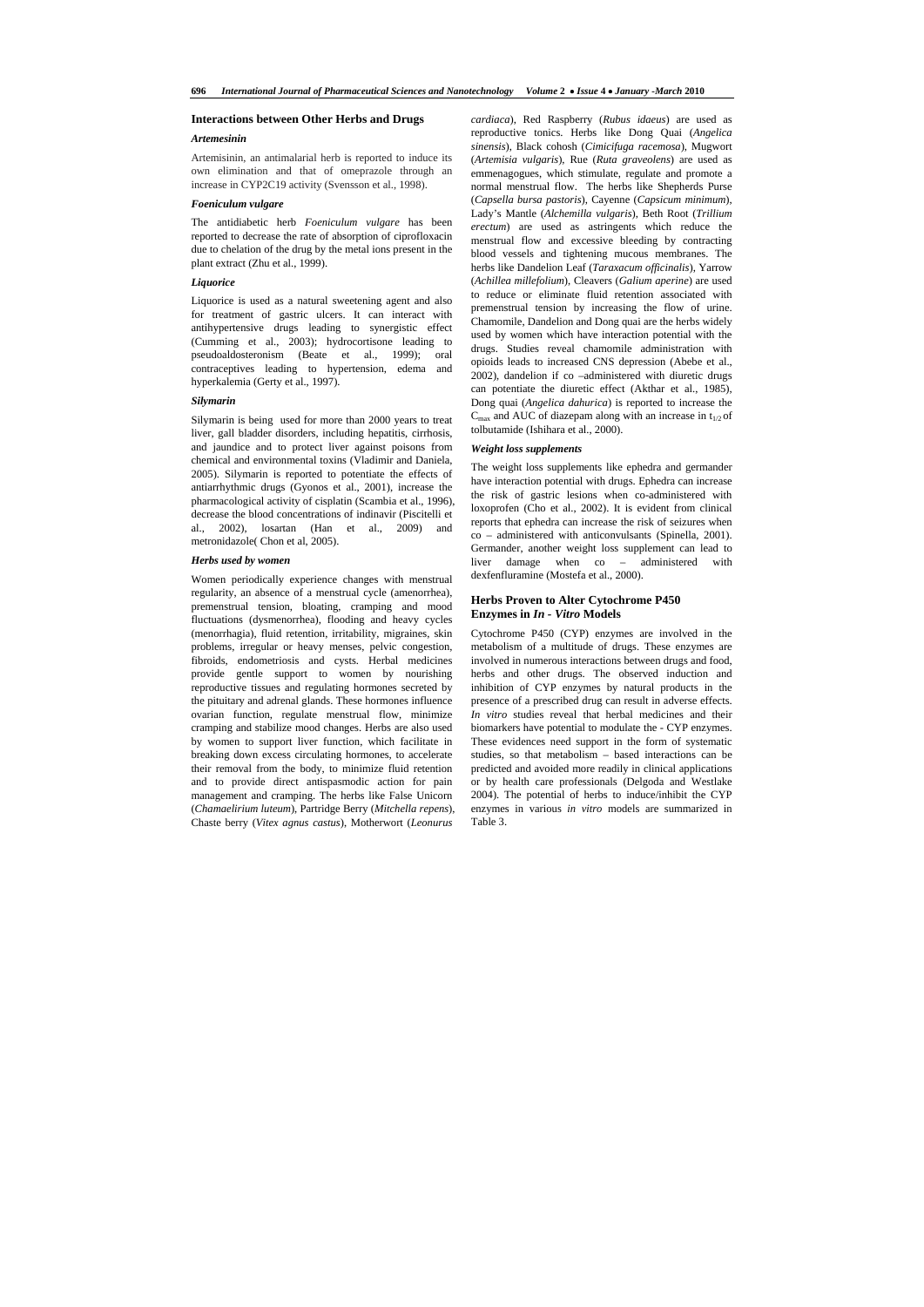|  | $\frac{1}{1000}$ $\frac{1}{1000}$ $\frac{1}{1000}$ $\frac{1}{1000}$ $\frac{1}{1000}$ $\frac{1}{1000}$ $\frac{1}{1000}$ $\frac{1}{1000}$ $\frac{1}{1000}$ |  |
|--|----------------------------------------------------------------------------------------------------------------------------------------------------------|--|
|  | <b>Table 3.</b> Herbs proven to alter cytochrome P450 enzymes in in - vitro models.                                                                      |  |
|  |                                                                                                                                                          |  |

\* I – herbs having higher possibility of co – administration with drugs; II – herbs having moderate possibility of co – administration with drugs; III – herbs having less possibility of co – administration with drugs

| <b>Herb</b>                                           | <b>Herb Indication</b>                                | <b>CYP Enzyme</b>                                                  | In - vitro model                                                                                                                                            | Reference                                                                    |
|-------------------------------------------------------|-------------------------------------------------------|--------------------------------------------------------------------|-------------------------------------------------------------------------------------------------------------------------------------------------------------|------------------------------------------------------------------------------|
| <b>ANGELICA</b><br><b>DAHURICA</b>                    | Analgesic, Diuretic,<br>Antibacterial                 | Inhibits CYP3A4                                                    | Inhibtis multidrug-resistant<br>and methicillin-resistant<br>strains of Staphylococcus<br>aureus Liver microsomes                                           | Lechner et al., 2004,<br>Guo et al., 2001                                    |
| Devil's Claw<br>(HARPOGOPHYTUM<br><b>PROCUMBENS)</b>  | Arthritis, sedative                                   | CYP2C8,CYP2C19,<br>CYP3A4, CYP1A2,<br>CYP2D6                       | Human kidney (HK-2)<br>proximal tubule cell line                                                                                                            | Nadia et al., 2009                                                           |
| Echinacea<br>(ECHINACEA<br><b>PURPUREA)</b>           | Immunomodulator                                       | Inhibits CYP2C19,<br>CYP2D6                                        | Baculovirus expressed<br>CYP enzymes                                                                                                                        | Modarai et al., 2007                                                         |
| Garlic<br>(ALLIUM SATIVUM)                            | Reduces cholesterol<br>levels                         | Inhibits CYP2C9,<br>CYP2C19,<br>Inhibits CYP3A4<br>Inhibits CYP2E1 | Human liver microsomes<br>CYP 3A4 Substrates (7-<br>Benzyloxyresorufin and 7-<br>ethoxy-3 cyanocoumarin<br>Rat iver microsomal<br>cytochrome P450 fractions | Greenbalt et al., 2006<br>Foster et al., 2001<br>Caro and<br>Cederbaum, 2005 |
| Ginseng<br>(PANAX GINSENG)                            | Immunomodulator                                       | Inhibits CYP1A2,<br>CYP2B1,<br>CYP2C9,CYP3A4                       | c-DNA-expressed<br>cytochrome P450 enzyme<br>catalytic activity                                                                                             | Henderson et al.,<br>1999                                                    |
| Goldenseal<br>(HYDRASTIS<br><b>CANADENSIS)</b>        |                                                       | CYP2D6,<br>CYP3A4, CYP3A5                                          | $Caco - 2$ cell lines                                                                                                                                       | Chatterjee and<br>Franklin, 2003                                             |
| Kava<br>(PIPER<br><b>METHYSTICUM)</b>                 | Anxiety, depression                                   | Inhibits CYP3A4,<br>CYP1A2, CYP2C9,<br>CYP2C19,CYP2D6              | Human liver microsomes                                                                                                                                      | Mathews et al., 2002<br>Mathews et al., 2005                                 |
| Liquorice<br>(GLYCYRRHIZA<br><b>GLABRA)</b>           | Expectorant,<br>antioxidant, allergic<br>inflammation | CYP3A4, CYP2C9                                                     | Human recombinant<br>enzymes                                                                                                                                | Kent et al., 2002<br>Sachiko et al., 2005                                    |
| Saw palmetto<br>(SERENOA<br><b>REPENS)</b>            | <b>Benign Prostatic</b><br>Hyperplasia                | Inhibits CYP3A4,<br>CYP2C9 and<br>CYP2D6                           | Healthy volunteers                                                                                                                                          | Yale and Glurich,<br>2005                                                    |
| Schizandra<br><b>(SCHIZANDRA</b><br><b>CHINENSIS)</b> | Sedative, Diuretic                                    | Inhibits CYP3A4                                                    | Liver microsomes                                                                                                                                            | Iwata et al., 2004                                                           |
| Silymarin<br>(SILYBUM<br><b>MARIANUM)</b>             | Hepatoprotective                                      | Inhibits CYP3A4<br>CYP2C9                                          | Human hepatocytes/<br>Human recombinant<br>enzymes                                                                                                          | Venkataramanan<br>et al., 2000                                               |
| Valerian<br>(VALERIANA<br><b>OFFICINALIS</b>          | Insomnia, Muscle<br>relaxant                          | Inhibits CYP3A4,<br>CYP2C9 and<br>CYP2C19                          | Cytochrome P450<br>CYP3A4 supersomes                                                                                                                        | Tania et al., 2004                                                           |
| Vinca<br><b>(CATHARANTHUS</b><br><b>ROSEUS)</b>       | Anticancer                                            | Inhibits CYP2D6                                                    | Human Liver Microsomes                                                                                                                                      | Usia et al., 2005                                                            |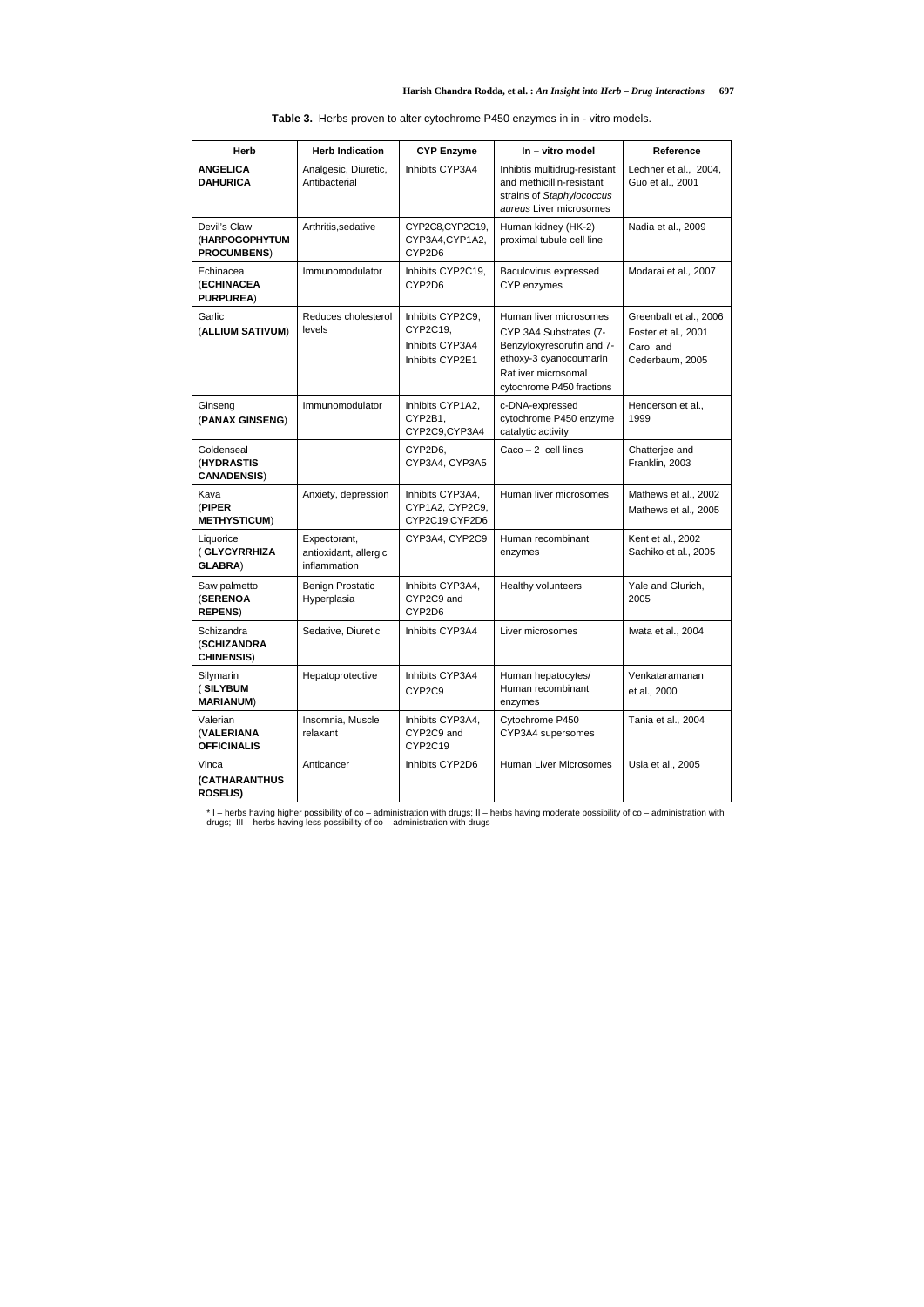## **Predicted Herb - Drug Interactions**

Perusal of available literature reveals many theoretical herb - drug interactions, which are based on assumptions and which lack sound scientific evidences. These interactions are based on activity of constituents contained in herbs or herbs having similar pharmacological potential as that of the drugs or herbs having toxic potential similar to drugs. These theoretical considerations may/may not confer that they will produce an interaction in – vivo.

 Laxative herbs like senna, aloe, cascara etc increase motility of gastrointestinal tract and hence they may increase the elimination rate of drugs. Senna, widely used herbal laxative is known to decrease the serum concentration of digitalis (Botzler, 1982). Herbs can also alter the absorption of drugs. It is believed that absorption of iron formulations can be inhibited by saw palmetto (*Serenoa repens*) and the saponins present in the sarsaparilla (*Smilax ornata*) plant can increase the absorption digitalis and bismuth which can lead to toxic symptoms.

 The herbs and drugs having similar pharmacological profile when co - administered can lead to potentiation of pharmacological effect. If sedative herbal medicines like hops (*Humulus lupulus*), kava (*Piper methysticum)*, valerian (*Valeriana officcinalis*), bupleurum (*Bupleureum falcatum*) are co – administered with the sedative/anxiolytic drugs then there is a possibility for potentiation of sedative effect. A case report leading to semi - comatose condition in a 54 yr old patient has been documented who was concomitantly using kava and alprazolam (Almeida and Grimsley 1996). This case report suggests that it is sensible to avoid the use of sedative herbs like hops, chamomile, kava and valerian along with the sedative drugs. Similarly the herbs having central nervous stimulatory effect can lead to enhanced stimulation of nervous system if co –administered with the central nervous system stimulant(CNS) drugs. Theoretically, co – administration of kola – nut along with theophylline can lead to potentiation of CNS effects. In similar lines herbs used as diuretics should not be concomitantly used with diuretic drugs.As a general concept it is preferable to avoid the combinative usage of the herbs and drugs having similar toxic potential. Most of the available literature cautions that there is greater chance for potentiation of hepatotoxicity when hepatotoxic herbs like chapparal (*Larrea tridentata*), germander (*Teucrium chamaedrys*), echinacea (*Echinacea purpurea*) are co – administered with hepatotoxic drugs such as non steroidal anti – inflammatory drugs (NSAIDs), ketoconazole and methotrexate.

 Herb – drug combinations can also lead to antagonism of drug activity if they have opposing mechanism of actions. It is speculated that the activity of dopamine containing drugs may be antagonized by the kava due to its dopamine antagonistic properties.

 Herbs altering the electrolyte balance in the body can alter the pharmacokinetics/pharmacodynamics of drugs which mediate their actions through the ionic mechanisms. The herbs such as liquorice and herbal laxatives alter the ionic concentrations in the body can lead to alteration in the activity of drugs like digitalis, antihypertensive and diuretic drugs.

 Herbs have potential to alter the intraoperative complications and also postoperative complications (Ang-Lee et al., 2001; Deron and Deborah 2003). These herbs may alter the effects of anesthesia or may alter the kinetics/dynamics of postoperative medications. This interaction of potential of herbs with anesthetics and postoperative medications stresses the need to avoid usage of herbal medicines, well in advance before any surgical intervention. In certain cases herbs have potential to enhance the intraoperative bleeding. A case report of severe intraoperative bleeding has been reported in a patient consuming Saw palmetto (Cheema et al., 2001). Another case report of cardiovascular collapse has been reported in a patient during induction of anesthesia and the possible mechanism has been attributed to long term consumption of St.John's wort (Samuel and Juraj, 2000) Herbs can lead to alteration in the postoperative conditions resulting either in enhanced hypotension or prolongation of anesthetic effect. Capsicum has potential to increase risk of bleeding, allergic reactions, decrease the effectiveness of immunosuppressants and it can produce immunosuppresion on long-term usage. Ephedra is known to have risk of myocardial ischemia, tachycardia, hypertension and it may also produce ventricular arrhythmias when combined with anesthetics (Kaye et al., 2000; Renfrew et al 2000). Long-term use of ephedra is known to deplete the endogenous catecholamines which can cause intraoperative hemodynamic instability and lifethreatening interaction with monoamine oxidase inhibitors (Ling et al., 1995). Hence anesthetists specify discontinuation of ephedra usage at least 24 hours prior to any surgical intervention. Feverfew, garlic, ginger and ginkgo have potential to increase the risk of bleeding due to their platelet inhibition potential (German et al., 1995; Norred and Finlayson, 2000). A case report of post operative bleeding had been reported with the use of ginkgo biloba in a liver transplant patient (Hauser et al., 2002). Hence it is safe to discontinue the usage of these herbs 1 week before surgery and use of ginkgo at least 36 hours before surgery. Ginseng can produce hypoglycemia,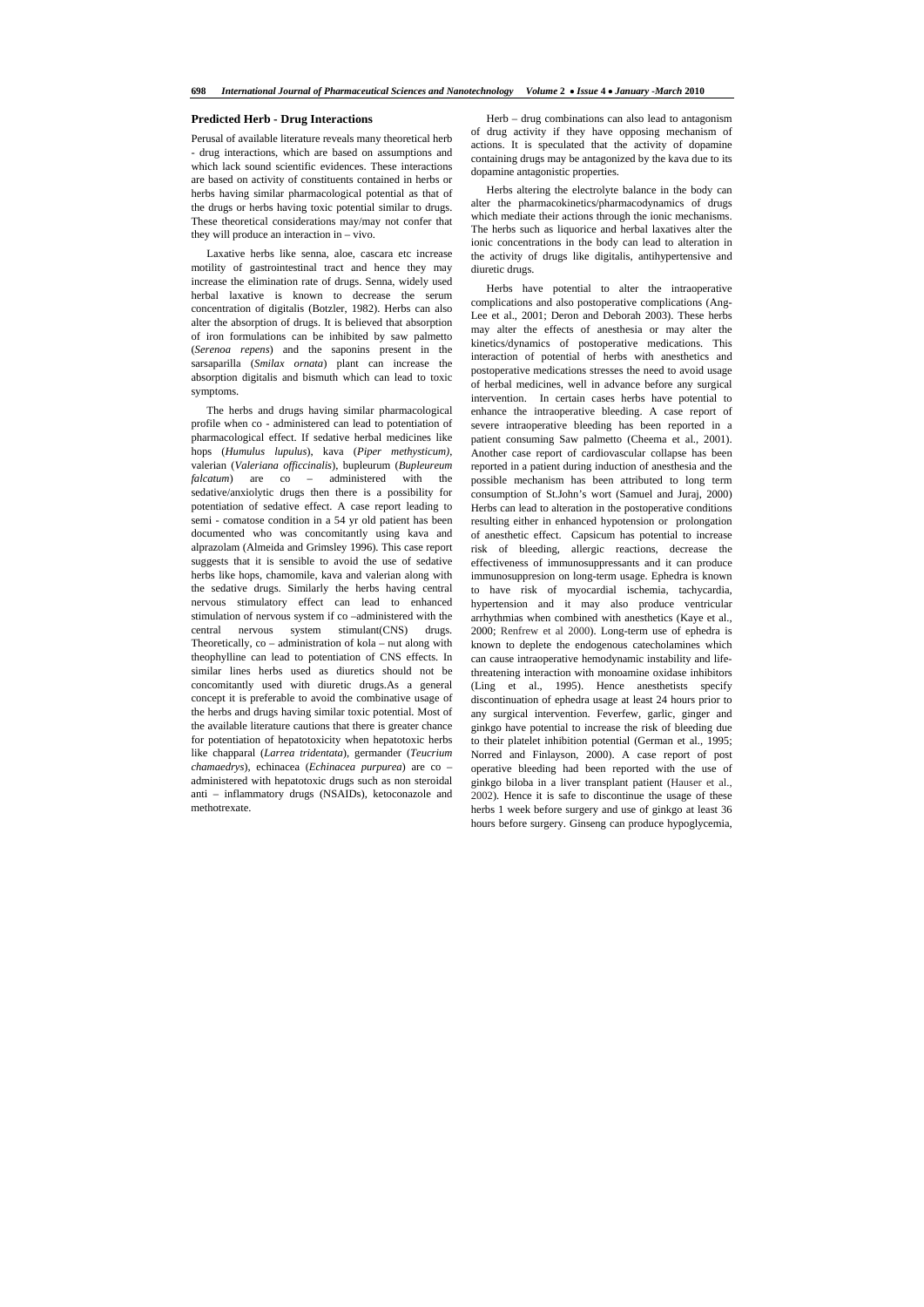can increase the risk of bleeding and it also has potential to decrease anticoagulation effect of warfarin therefore usage should be avoided at least 1 week prior to surgerical intervention (Norred and Finlayson, 2000). St.John's wort may prolong effects of anesthesia and it has potential to induce cytochrome P450 enzymes, which may affect the kinetics of several classes of drugs. It is prudent to avoid usage of St. John's wort at least 5 days before any surgical intervention. Kava and valerian may increase sedative effect of anesthetics and kava usage should be avoided at least 1 day before surgical procedure (Saba et al., 2001). It is reported that Dong quai (*Angelica sinensis*) is the cause of hypertension in a 32-year-old woman with 3 weeks post-partum (Nambiar et al., 1999). The platelet inhibitory potential of Aloe vera is reported to be the cause of massive intraoperative bleeding in a 35 yr old woman who was consuming *Aloe vera* tablets (Lee et al., 2004). Goldenseal (*Hydrastis canadensis*) can worsen edema or hypertension, liquorice may cause high blood pressure, swelling or electrolyte imbalance, hence it's wise to avoid the use of this herb prior to surgery because the post and preoperative data are not available for this herb (Deron and Deborah, 2003).

## **The other Side of Herb – Drug Interactions**

Along with an exhaustive list of herb – drug interactions which need special precautions there are some herb - drug combinations which are quite safe. In some cases, herbs have been shown to mitigate or prevent adverse effects associated with drugs. For example, aromatic herbs such as ginger can be used to prevent drug-induced nausea; milk thistle can be used to prevent the liver toxicity associated with drugs. In addition, the scientific studies have proven that capsaicin reduces gastric mucosal damage induced by aspirin (Yeoh et al., 1995) and St. John's wort doesn't interact with carbamazepine, pravastatin, mycophenolate mofetil (Sugimoto et al., 2001; Bolley et al., 2002Mai et al., 2003). Hawthorn is useful for angina and it is as an alternative to digitalis in Europe. A study on digoxin and hawthorn revealed that their combined use has no significant interaction and they can be used safely (Tankanow et al., 2003). Animal studies have shown that the combination of aqueous extract of Chinese medicinal plant *Tripterygium wilfordi* and cyclosporine significantly increases the heart and kidney allograft survival compared to cyclosporine alone (Wang et al., 2000). It is also proven that garlic prevents the formation of toxic metabolites of paracetamol, co – administration of ginkgo with antipsychotics (haloperidol) in chronic schizophrenic patients reduces extra pyramidal side effects associated with haloperidol (Sasaki et al., 2000; Zhang et al., 2001). *Centella asiatica* can also be used as an adjunctive

medication for patients with epilepsy due to its additive anticonvulsant activity (Vattanajun et al., 2005). *Momordica charantia* is reported to augment the hypoglycemic effect of rosiglitazone which can be used to reduce the dose of rosiglitazone to achieve enhance therapeutic effect with minimum side effects (Susan et al., 2009). Piperine can be used as bioavailability enhancer for several drugs and studies bolster that piperine enhances the bioavailability of propranolol which can be used as a means to achieve better therapeutic control and improved patience compliance (Bano et al., 1991). In the similar lines Ginseng is considered to be potent adjuvant for delivery of vaccines which have been proven to induce higher or similar antibody titres than vaccines adjuvanted with aluminium hydroxide (Rivera et al., 2003). Further, studies also prove that Rosemary (*Rosmarinus officinalis*) has chemopreventive effect as it increases efflux and intracellular accumulation of doxorubicin and vinblastine (Huang et al., 1994). In vitro studies also revealed that silybinin enhances the antitumour activity of cisplatin (Scambia et al., 1996). All these data suggest that synergistic potential between herbal medicines and drugs can be therapeutically advantageous, clearly stressing the need for extensive work to be done in this area.

## **Conclusion**

People use herbal medicines so as to ensure general health and nutrition. The magnitude of herb – drug interactions are less common when compared to drug – drug interactions. Recent estimates also specify that drug – drug interactions are considered to be the fourth leading cause of death in hospitalized patients. In spite of the vast majority of drug – drug interactions which are documented most commonly, the downplaying attitude of allopathic physicians elevates the concern on herb – drug interactions which occur very rarely. Till date the interactions of St.John's wort, ginkgo, ginseng, garlic and ephedra with drugs are of major concern because of the magnitude of evidences available. A close look into the herb – drug interactions reveal that most of them are based on excess consumption of herbs, irrational use in geriatric patients, a few case reports on patients/healthy volunteers and few scientific studies conducted in animals. Many of the herb – drug interactions die unnoticed by the physicians until an adverse effect or adverse event occurs. In comparison with the drug – drug interactions the extent of herb – drug interactions is not alarming but there is a great concern about safety of herbal medicine. In spite of the entire herb drug interactions listed there are certain herb – drug combinations which are safe, certain combinations which increase the bioavailability of drugs, prevent formation of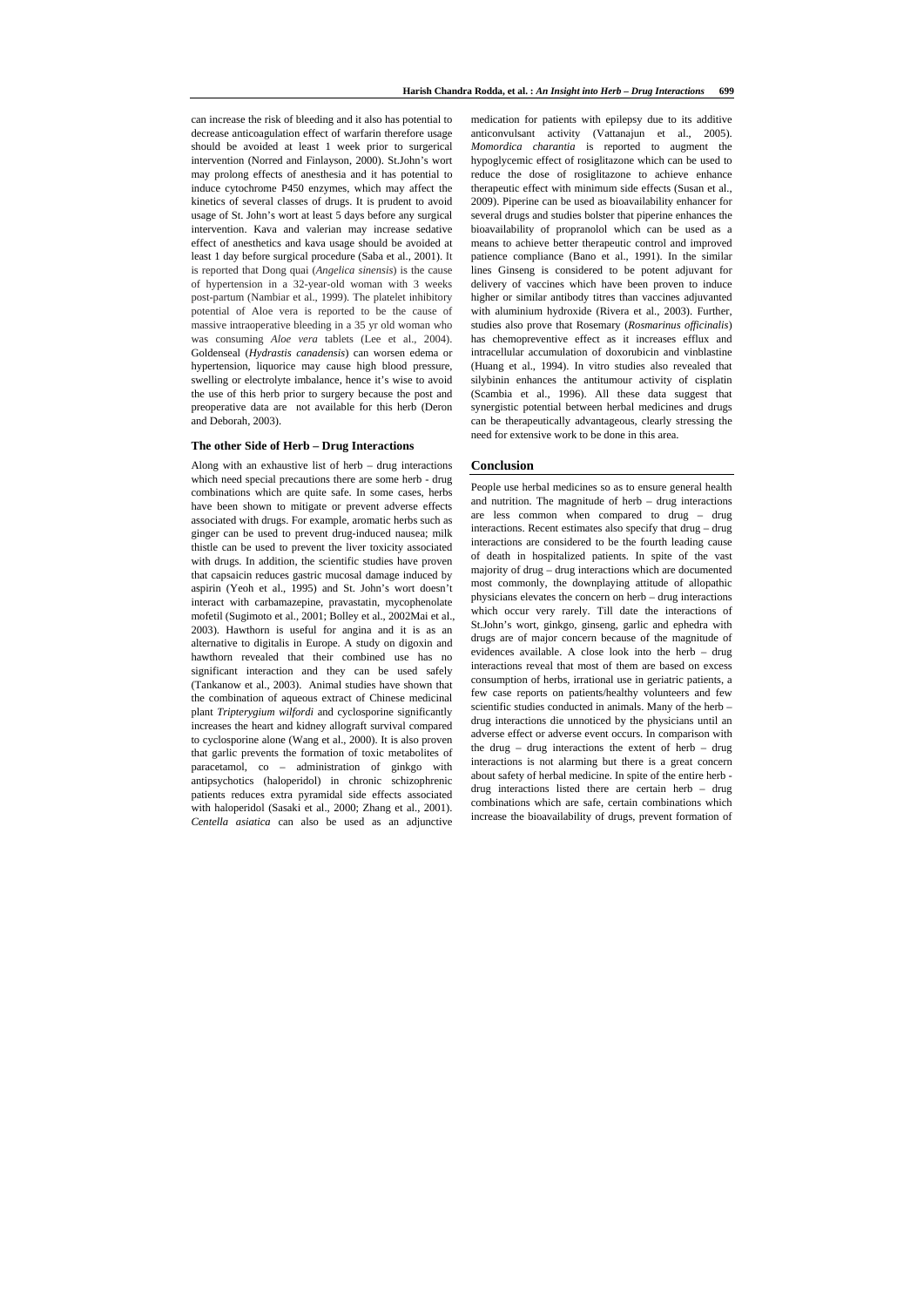toxic metabolites of drugs, which can be used as adjuvants to deliver vaccines. In view of this, there is an urgent need to critically evaluate herb – drug interactions along with an equal responsibility on healthcare professionals to highlight the safe herb – drug combinations and to establish the safety of herbal medicine. The new evidences in support of herb – drug interactions will dispel the fears about usage of certain herb - drug combinations, can guide to monitor the therapeutic regimens of drugs and to avoid concomitant use of herbs and drugs which are harmful.

## **References**

- Abebe W. Herbal Medication: potential for adverse interactions with analgesic drugs. *J. Clin. Pharm. Ther*. **27:** 391-401 (2002).
- Ackermann RT, Mulrow CD, Ramirez G, Gardner CD, Morbidoni L and Lawrence VA*.* Garlic shows promise for improving some cardiovascular riskfactors. *Arch. Intern. Med*. **161**: 813-824 (2001).
- Akhtar MS, Khan QM, and Khaliq T. Effects of *Portulacca oleracae* (Kulfa) and *Taraxacum officinale* (Dhudhal) in normoglycaemic and alloxan-treated hyperglycaemic rabbits. *J. Pak. Med. Assoc.* **35:** 207-210 (1985).
- Almeida JC and Grimsley EW. Coma from health food store: interaction between kava and alprazolam. *Ann. Intern. Med.* **125:** 940-941 (1996).
- Ang-Lee MK, Moss J, Yuan CS.Herbal Medicines and Perioperative Care. *J. Am. Med. Assoc.* **286:** 208-216(2001).
- Ann KW. Drug interactions update: Drugs, Herbs and oral anticoagulation. *J. Thromb. Thromoboly*. **12:** 67-71 (2001).
- *Arterioscl. Thromb. Vasc. Biol.* **28:** 380-386 (2008).
- Aslam M and Stockley IH. Interaction between curry ingredient (karela) and drug (chlorpropamide). *Lancet*. **1:** 607 (1979).
- Atal CK, Sharma ML, Kaul A and Khajuria A. Immunomodulating agents of plant origin I: Preliminary screening. *J. Ethnopharmacol.* **18:** 133-141(1986).
- Bano G, Raina RK, Zutshi U, Bedi KL, Johri RK and Sharma SC. Effect of piperine on bioavailability and pharmacokinetics of propranolol and theophylline in healthy volunteers. *Eur. J. Clin. Pharmacol.* **41:** 615-617(1991).
- Baracco D, Valenica G, Riba AL, Nareddy S, Draus CB and Schwartz SM. Complementary and alternative medicine(CAM) use patterns and disclosure to physicians in acute coronary syndrome patients*. Complement. Ther. Med*. **13:** 34 -40 (2005).
- Barone GW; Gurley BJ, Ketel BL, Lightfoot ML and Abul-Ezz SR. Drug interaction between St. John's wort and cyclosporin. *Ann. Pharmcother*. **34:** 1013-1016 (2000).
- Beate MD and Andler W. Liquorice, Growth Retardation and Addison's disease. *Horm. Res.* **52:** 253-255 (1999).
- Blumenthal M. Herbal market levels afer five years of boom. *Herb. gram*. **47:** 64-65 (1999).
- Bolley R, Zulke C, Kammerl M, Fischereder M and Kramer BK. Tacrolimus – induced nephrotoxicity unmasked by induction of CYP3A4 system with St. John's wort. *Transplantation*. **73:** 1009 (2002).
- Botzler R and Ritter U. Effect of laxative measures on the serum concentration of digoxin in the human. *Leber. Magen. Darm*. **14:** 255-257 (1982).
- Bouraoui A, Toumi A, Ben Mustapha H and Brazier JL. Effects of capsicum fruit on theophylline absorption and bioavailability in rabbits. *Drug. Nutrient. Interact*. **5:**345-350 (1988).
- Brian CF, Meredith SF, Susan V, Anthony K, Keith DG, and Shurjeel C. An in vitro evaluation of human cytochrome P-450 and P- glycoprotein inhibition by garlic. *J. Pharmaceut. Sci.* **4:** 176-184 (2001).
- Budzinski JW, Foster BC, Vandenhoek S, and Arnason JT. An in vitro evaluation of human cytochrome P450 3A4 inhibition by selected commercial herbal extracts and tinctures. *Phytomed*. **7:** 273-282 (2000).
- Caro AA and Cederbaum AI. Inhibition of CYP2E1 catalytic activity in vitro by *S*-adenosyl-l-methionine. *Biochem. Pharmacol*. **69:** 1081-1093 (2005).
- Chan TYK. Drug interactions as a cause of over anticoagulation and bleedings in Chinese patients receiving warfarin. *Int. J. Clin. Pharmcol. Ther.* **36:** 403-405 (1998).
- Chang Q, Zuo Z, Harrison F and Chow MS. Hawthorn. *J. Clin. Pharmacol*. **42:** 605 (2002).
- Chatterjee P, and Franklin MR. Human cytochrome P-450 inhibition and metabolic-intermediate complex formation by goldenseal extract and its methylenedioxyphenyl components. *Drug. Metab. Dispos*. **31**: 1391-1397 (2003).
- Cheema P, El Mefty O and Jazieh AR. Intraoperative hermorrhage associated with the use of extract of Saw Palmetto herb; A case report and a review of literature*. J. Int. Med*. **250:** 167-169 (2001).
- Cheng TO. Ginseng–warfarin interaction. *ACC. Curr. J. Rev*. **9:** 84 (2000).
- Cho S, Hong T, Jin GB, Yoshino G, Miura M, Aikawa Y, Yasuno F and Cyong JC. The combination therapy of Ephedra herb and Loxoprofen caused gastric lesions in mice. *Am. J. Chin. Med*. **30:** 571-577 (2002).
- Chon SK and Kim NS. Evaluation of silymarin in the treatment on asymptomatic Giardia infections in dogs. *Parasitol. Res.*  **97:** 445-451(2005).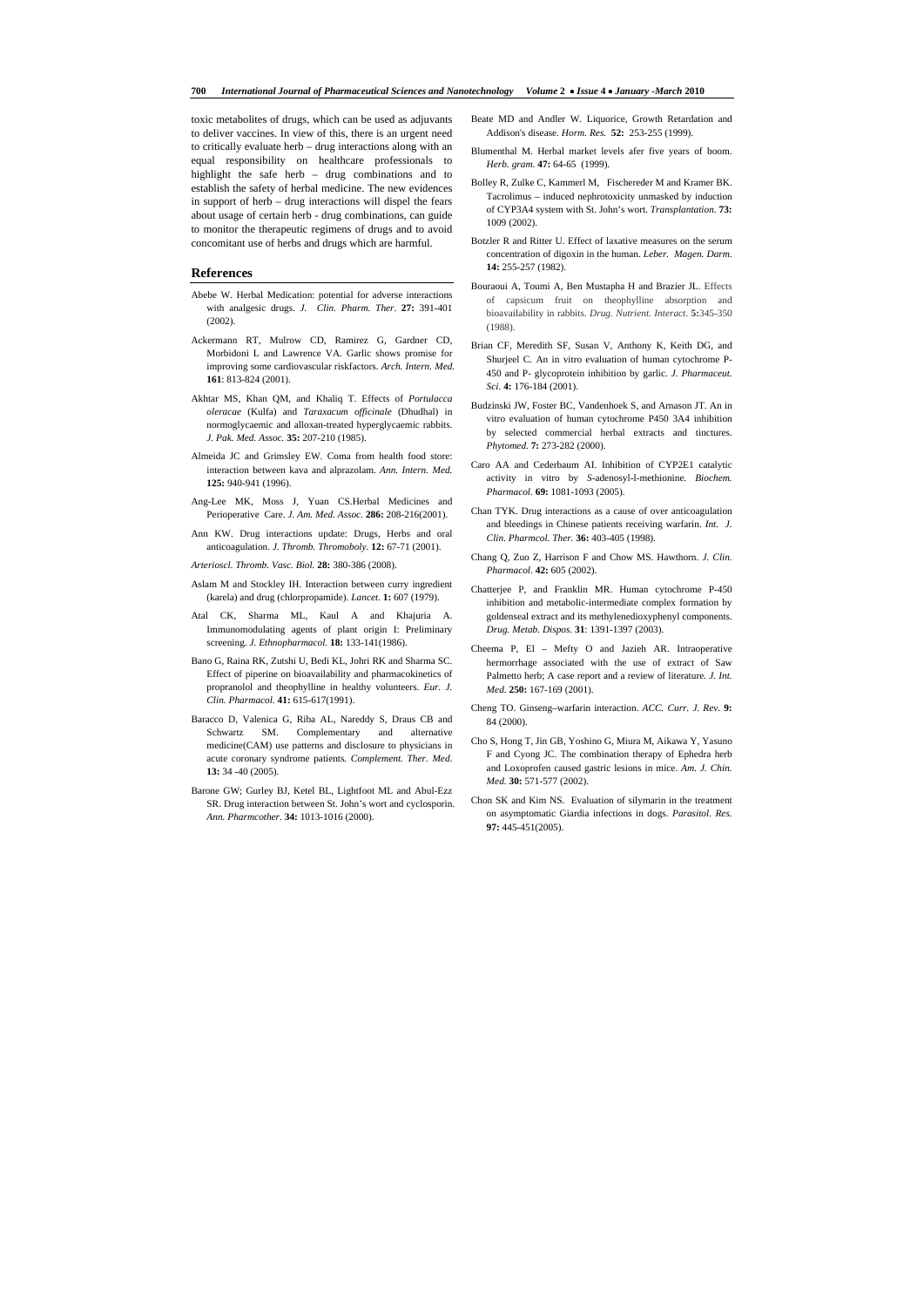- Chung KF, Dent G, McCuster M, Guinot P, Page CP and Barnes PJ. Effect of ginkgolide mixture (BN 52063) in antagonizing skin and platelet responses to platelet activating factor in man. *Lancet*. **1:**248-251(1987).
- Coon JT and Ernst E. *Panax ginseng*: a systematic review of adverse effects and drug interactions. *Drug Safety*. **25:** 323- 344 (2002).
- Dalvi SS, Nayak VK, Pohujani SM, Desai NK, Kshirsagar NA and Gupta **Gupta** KC. Effect of gugulipid on bioavailability of diltiazem and propranolol. *J. Assoc. Physci. India.* **42:** 454-455 (1994).
- Dandekar UP, Chandra RS, Dalvi SS, Joshi MV, Gokhale PC, Sharma AV, Shah PU and Kshirsagar NA. Analysis of a clinically important interaction between phenytoin and shankpushpi an Ayurvedic preparation. *J. Ethnopharmacol.* **35:** 285-288 (1992).
- Daniel P, Jean J D, Edward M, and Gideon K. Safety and efficacy of Echinacea (*Echinacea angustifolia, E*.*purpurea and E. pallida*) during pregnancy and lactation. *Can. J. Clin. Pharmacol* . **13:** 262-267 (2006).
- Dasgupta A, Wu S, Actor JK, Olsen M, Wells A and Datta P. Effect of Asian and Siberian ginseng on serum digoxin measurement by five digoxin immunoassays: significant variation in digoxin-like immunoreactivity among commercial ginsengs. *Am. J. Clin. Pathol*. **119:** 298-303 (2003).
- David JG, Richard A, Leigh P, Lisa L, and Moltke V. In Vitro Interactions of Water-Soluble Garlic Components with Human Cytochromes P-450. *Biochem. Pharmacol.* **69:** 1081- 1093 (2005).
- Deahl M. Betel nut-induced extrapyramidal syndrome: an unusual drug interaction. *Mov. Disord*. **4:** 330–333(1989).
- Delgoda R and Westlake ACG. Herbal Interactions Involving Cytochrome P-450 Enzymes: A Mini Review. *Toxicol. Rev*. **23:** 239-249 (2004).
- Deron JT and Deborah SB. A surgeon's guide to herbal supplements. *J. Surg. Res.***114**: 30-36 (2003).
- Dresser GK, Spence JD, and Bailey DG. Pharmacokineticpharmacodynamic consequences and clinical relevance of cytochrome P-4503A4 inhibition. *Clin. Pharmacokinet*. **38:** 41-57 (2000).
- Eich-Hochli D, Oppliger R, Golay KP, Baumann P and Eap CB. Methadone maintenance treatment and St. John's wort: a case report. *Pharmacopsych*. **36**: 35-37 (2003).
- Ellis JM and Reddy P**.** Effects of *Panax ginseng* on quality of life. *Ann. Pharmacother*. **36:** 375-379 (2002).
- Engelsen J, Nielsen JD, and Hansen KF. Effect of coenzyme Q10 and *Ginkgo biloba* on warfarin dosage in patients on long-term warfarin treatment. A randomized, double blind, placebo – controlled cross over trial. *Ugeskr. Laegr*. **165:**  1868-1871 (2003).
- Ernst E. Herbal Medicines put into context. *Br. Med. J.* **327:** 881-882 (2003).
- Ferko N and Levine MA. Evaluation of the association between St.John's wort and elevated thyroid –stimulating hormone. *Pharmacother*. **21**: 1574-1578 (2001).
- Fessenden JM, Wittenborn W, and Clarke L. Ginkgo biloba: a case report of herbal medicine bleeding postoperatively from a laparoscopic cholecystectomy. *Ann. Surg.* **67:** 33-35 (2001).
- Foti S and Wholstrom JL. The role of dietary supplements in cytochrome P450 – mediated drug interactions. *Bol. Latinoam. Caribe. Plant. Med. Aromaticas*. **7:** 66-84 (2008)
- Galluzzi S, Zanetti G, Trabucchi M and Frisoni GB. Coma in patient with Alzheimer's disease taking low dose trazodone and *Ginkgo biloba*. *J. Neurol. Neuosurg. Psychiatr*. **68:** 679- 680 (2000).
- German K, Kumar U and Blackford HN. Garlic and the risk of TURP bleeding. *Br. J. Urol.* **76:** 518 (1995).
- Gerty JK, Marietje GN**,** and Jaap JB**.** Lesson of the week: hypokalaemia and hypertension associated with use of liquorice flavored chewing gum. *Br. Med. J*. **314:** 731 (1997).
- Gianni L and Dreitlein WB. Some popular OTC herbals can interact with anticoagulant therapy. *US Pharm.* **23:** 80 (1998).
- Glesby MJ and Hoover DR. Coma from health food store: interaction between kava and alprazolam. *Ann. Intern. Med*. **125:** 940-941 (1996).
- Gross PL, and Weitz JI. New Anticoagulants for treatment of venous thromboembolism.
- Guo LQ, Taniguchi M, Chen QY, Baba K and Yamazoe Y. Inhibitory potential of herbal medicines on human cytochrome P-450 mediated oxidation; properties of umbelliferous or citrus crude drugs and their relative prescriptions. *Jpn. J. Pharmacol*. **85**: 399-408 (2001).
- Gyonos I, Agoston M, Kovacs A, Szenasi G and Vereckei A. Silymarin and vitamin E do not attenuate and vitamin E might even enhance the antiarrhythmic activity of amiodarone in rat reperfusion arrhythmia model. *Cardiovasc. Drugs. Ther.* **15:** 233-240 (2001).
- Hakas JFJ. Topical capsaicin induces cough in patient receiving ACE inhibitor. *Ann. Allergy*. **65:** 322-323 (1990).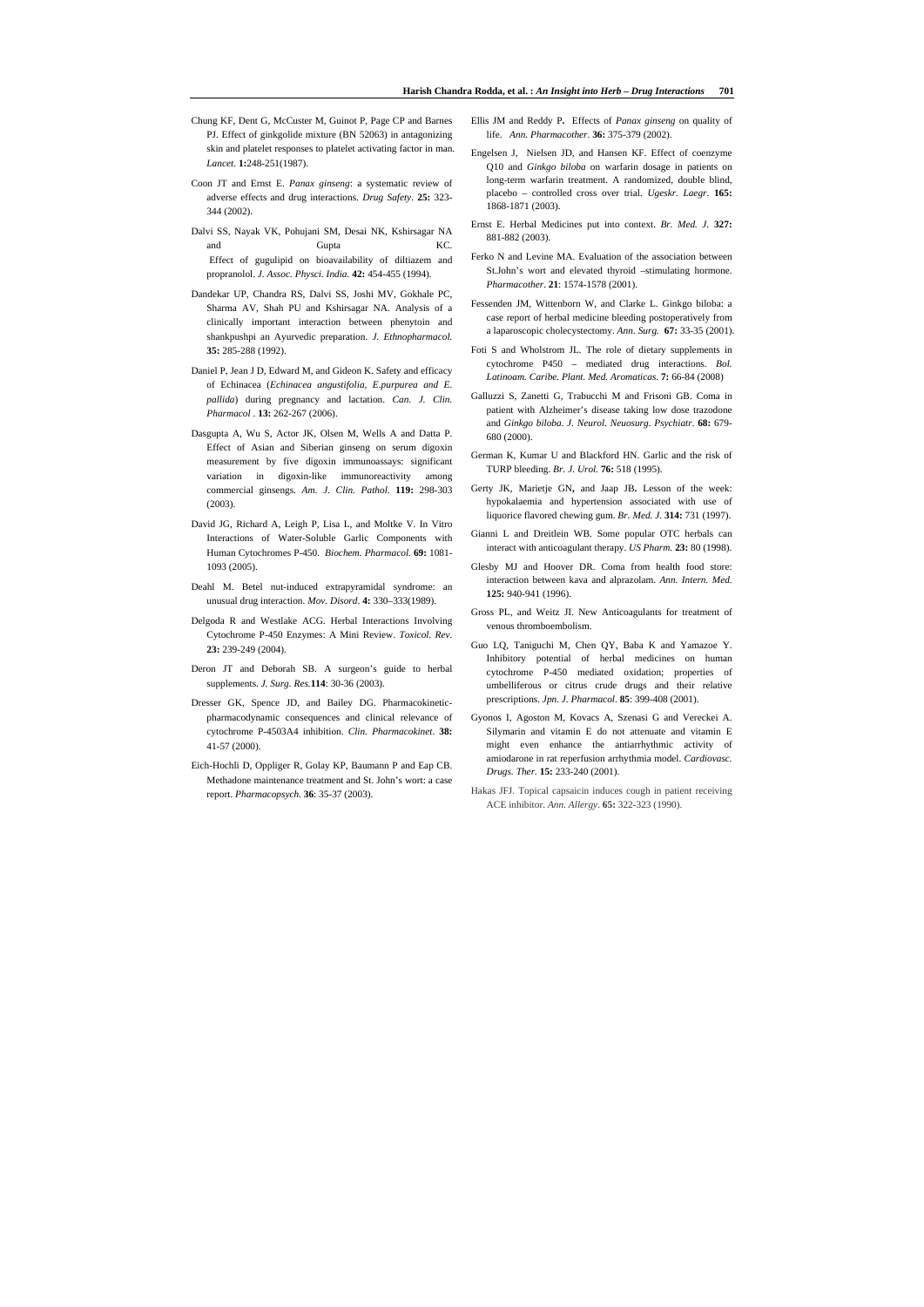#### **702** *International Journal of Pharmaceutical Sciences and Nanotechnology Volume* **2**• *Issue* **4** • *January -March* **2010**

- Hall SD, Wang Z, Hunag SM, Hamman MA, Vasavada N, Adigun AQ, Hilligos JK, Miller M and Gorski JC. The interaction between St. John's wort and oral contraceptives. *Clin. Pharmacol. Ther.* **74:** 525-535 (2003).
- Han Y, Guo D, Chen Y, Chen Y, Tan ZR, and Zhou HH. Effect of silymarin on the pharmacokinetics of losartan and its active metabolite E-3174 in healthy Chinese volunteers. *Eur. J. Clin. Pharmacol.* **65:** 585-91 (2009).
- Harunobu A, Brenda IP, Hiromichi M, Shigeo K and Yoichi I. Recent advances on the nutritional effects associated with the use of garlic and its bioactive components. *J. Nutr.* **131:** 955- 962 (2001).
- Hauser D, Gayowski T, and Singh N. Bleeding complications precipitated by unrecognized *Ginkgo biloba* use after liver transplantation. *Transpl. Int*. **15:** 377-379 (2002).
- Hebert MF, Park JM, Chen YL, Akthar S and Larson AM. Effects of St.John's wort (*Hypericum perforatum*) on tacrolimus pharmacokinetics in healthy volunteers. *J. Clin. Pharmacol.* **44:** 89-94 (2004).
- Heck AM, DeWitt BA and Lukes AL. Potential interactions between alternative therapies and Warfarin. *Am. J. Health. Syst. Pharm*. **57:** 1221-1227 (2000).
- Henderson GL, Harkey MR, Gershwin ME, Hackman RM, Stern JS-and Stresser DM. Effects of ginseng components on c-DNA-expressed cytochrome P-450 enzyme catalytic activity. *Life Sci*. **65:** 209-214 (1999).
- Herberg KW. Safety related performance after intake of kava and their combination. *Z. Allegeinmed.* **72:** 973-977 (1996).
- Hess AM and Sullivan DL. Potential toxicity with use of bitter orange extract and guarana for weight loss. *Ann. Pharmacother*; **39:** 574-575 (2005).
- Hindmarch M. Interactions of the oral contraceptive pill and antibiotics and St.John's wort: knowledge of female college students. *Fam.Pract*. **19:** 708 (2002).
- Hirsh J, and Hoak J. Management of deep vein thrombosis and pulmonary embolism: a statement for healthcare professionals. *Circulation.* **93:** 2212-2245 (1996).
- Huang MT, Chi TH, Zhi YW, Thomas F, You-Rong L , Kathe S, Wei M, Constantino G, Jeffrey DL and Allan HC**.** Inhibition of Skin Tumorigenesis by Rosemary and Its Constituents Carnosol and Ursolic Acid. *Cancer Res.* **54:** 701-708 (1994)**.**
- Ioannides C. Pharmacokinetic interactions between herbal remedies and medicinal drugs. *Xenobiotica*. **32:** 451- 478  $(2002)$
- Ishihara K, Kushida H, Yuzurihara M, Wakui Y, Yanagisawa T, Kamei H, Ohmori S, and Kitada M. Interaction of drugs and Chinese herbs: Pharmacokinetic changes of tolbutamide and diazepam caused by extract of *Angelica dahurica*. *J. Pharm. Pharmacol.* **52:** 1023-1029 (2000).
- Iwata H, Tezuka Y, Kadota S, Hiratsuka A, and Watabe T. Identification and characterization of potent CYP3A4 inhibitors in Schisandra fruit extract. *Drug. Metab. Dispos.* **32:**1351-1358 (2004).
- Janetzky K, and Morreale AP. Possible interaction between warfarin and ginseng. *Am. J. Health. Syst. Pharm.* **54:**692- 693 (1997).
- Jiang X, Williams KM, Liauw WS, Ammit AJ, Roufogalis BD, Duke CC, Day RO, and McLachlan AJ. Effect of St. John's wort and ginseng on pharmacokinetics and pharmacodynamics of warfarin in healthy subjects. *Br. J. Clin. Pharmacol*. **57:** 592-599 (2004).
- Jinping Q, Peiling H, Yawei L and Abliz Z. *J. Pharm. Pharmacol*. **55:** 1163-1167 (2003).
- Johne A, Brockmoller J, Bauer S, Maurer A, Langheinrich M, and Roots I. Pharmacokinetic interaction of digoxin with an herbal extract from St John's wort (*Hypericum perforatum*). *Clin. Pharmacol. Ther*. **66:** 338-345 (1999).
- Jones BD and Runikis AM. Interaction of ginseng with phenelzine (Letter). *J. Clin. Psychopharmacol.* **7:** 201 (1987).
- Kales HC, Blow FC, Welsh DE and Mellow AM. Herbal products and other supplements: use by elderly veterans with depression and dementia and their caregivers. *J Geriat. Psychiatr. Neurol*. **17**: 25-31(2004).
- Kawaguchi A, Ohmori M, Tsuruoka S, Nishiki K, Harada K, Miyamori I, Yano R, Nakamura T, Masada M, and Fujimura A. Drug interaction between St. John's wort and quazepam*. Br. J. Clin. Pharmacol*. **58:** 403-410 (2004).
- Kaye A, Clarke R, Sabar R, VIg S, Dhawan KP, Hofbauer R and Kaye AM. Herbal medicines: Current trends in anesthesiology practice – A hospital based survey. *J. Clin. Anesth*. **12:** 468-471(2000).
- Keller F, and Klohs MW. A review of the chemistry and pharmacology of the constituents of *Piper methysticum*. *Lloydia*. **26:** 1-15(1963).
- Kent UM, Aviram M, Rosenblat M, and Hollenberg PF. The licorice root derived isoflavan glabridin inhibits the activities of human cytochrome P – 450's 3A4, 2B6, and 2C9. *Drug. Metab. Dispos.* **30:** 709-715 (2002).
- Khawaja IS, Marotta RF, and Lippmann SS. Herbal medicines as a factor in delirium. *Psychiatr. Serv*. **50:** 969-970 (1999).
- Kleijnen J and Knipschild P. *Gikgo biloba*. *Lancet*. **340:** 1136- 1139 (1992).
- Knodell RG, Dubey RK, Wilkinson GR, and Guengerich FP. Oxidative metabolism of hexobarbital in human liver: relationship to polymorphic S-mephenytoin 4-hydroxylation. *J Pharmacol Exp Ther.* **245:** 845-849 (1988).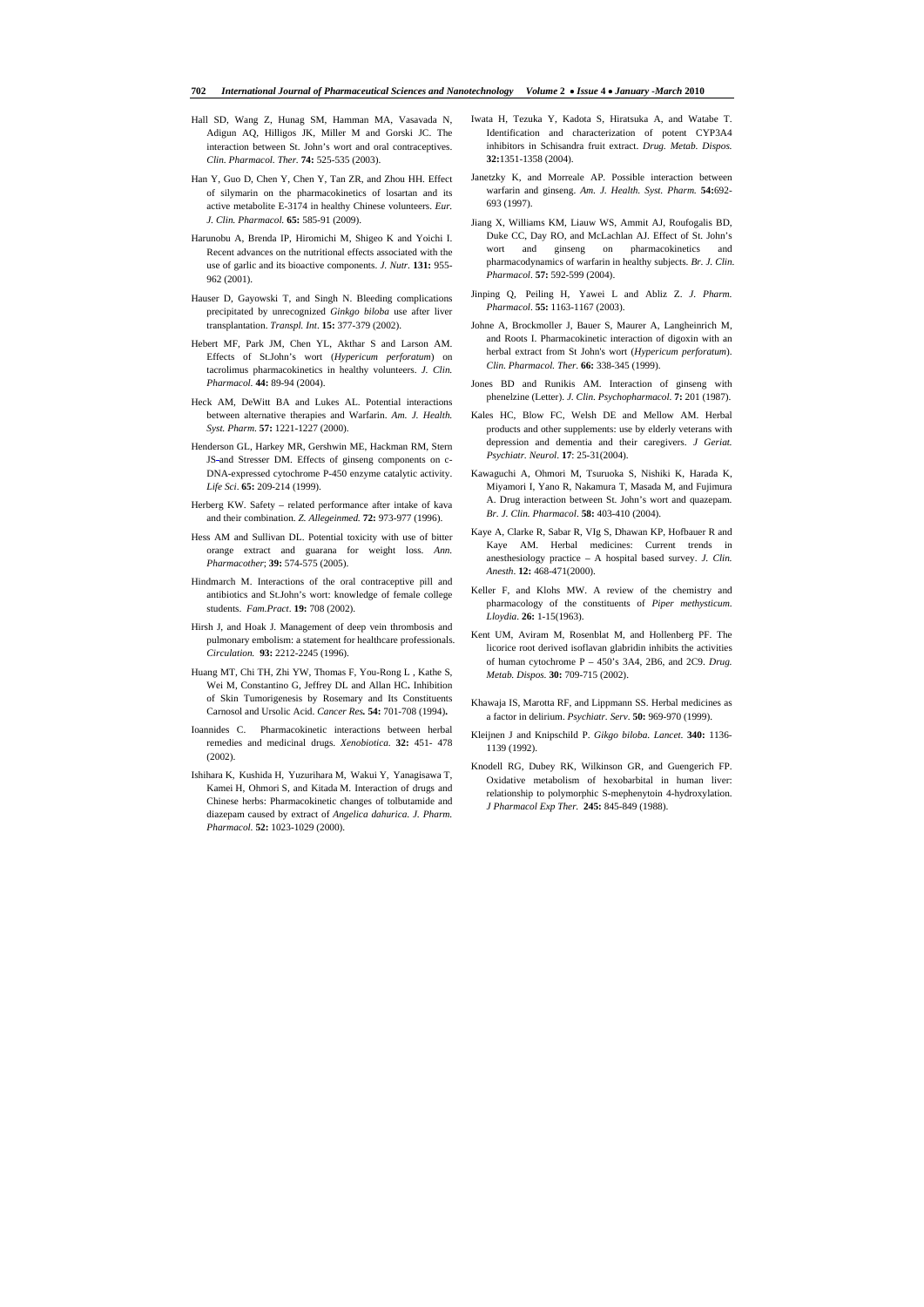- Kupiec T and Raj V. Fatal seizures due to potential herb-drug interactions with *Ginkgo biloba. J. Anal. Toxicol*. **29:** 755- 758 (2005).
- Lacombiez L, Bensimon G, and Isnard F. Effect of of yohimbine on blood pressure in patients with depression and orthostatic hypertension induced by clomipramine. *Clin. Pharmacol. Ther*. **45:** 241-251 (1989).
- Lantz MS, Buchalter E, and Giambanco V. St John's wort and antidepressant drug interactions in the elderly. *J. Geriatr. Psychiatr. Neurol*. **12:** 7-10 (1999).
- Lechner D, Michael S, Moyosoluwa O, Rogelio P, Miranda and Simon G. The anti-staphylococcal activity of *Angelica dahurica* (Bai Zhi). *Phytochem.* **65:** 331-335 (2004).
- Lee A, Chui PT, Aun CS, Gin T and Lau AS. Possible interaction between sevoflurane and *Aloe vera*. *Ann. Pharmacother*. **38:**  1651-1654 (2004).
- Ling M, Piddlesden SJ and Morgan BP. A component of the medicinal herb ephedra blocks activation in the classical and alternative pathways of complement. *Clin. Exp. Immunol.* **102:** 582-588 (1995).
- Mai I, Kruger H, Budde K, Johne A, and Roots I. Hazardous pharmacokinetic inteaction of St. John's wort with the immunosupressant cyclosporine. *Inter. J. Clin. Phamacol. Ther.* **38:** 500-502 (2000).
- Mai I, Stormer E, Bauer S, Kruger H, Budde K, and Roots I. Impact of St John's wort treatment on the pharmacokinetics of tacrolimus and mycophenolic acid in renal transplant patients. *Nephrol. Dial. Transplant.* **18:** 819-822 (2003).
- Makheja AN and Bailey JM. A platelet phospholipase inhibitor from the medicinal herb feverfew (*Tanacetum parthenium*). *Prostagland. Leukot. Med.* **8:** 653-660 (1982).
- Mashour NH, Lin GI and Frishman WH. Herbal medicine for the treatment of cardiovascular disease: Clinical considerations. *Arch. Intern. Med.* **158:** 2225-2234 (1998).
- Mathews JM, Etheridge AS, and Black SR. Inhibition of human cytochrome P-450 activities by kava extract and kavalactones. *Drug. Metab. Dispos.* **30:**1153-1157 (2002).
- Mathews JM, Etheridge AS, Valentine JL, Black SR, Colemon, DP, Patel P, So J and Burka LT. Pharmacokinetics and disposition of the kavalactones, kawain: interaction with kava extract and kavalactones in vivo and in vitro. *Drug. Metab. Dispos.* **33:** 1555-1563 (2005).
- Mathijssen RH, Verweij J, de Bruijn P, Loos WJ, and Sparreboom A. Effects of St.John's wort on irinotecan metabolism. *J. Natl. Cancer Inst.* **94:** 1247-1249 (2002).
- Mauro VF, Mauro LS, Kleshinski JF, Khuder SA, Wang Y, and Erhardt PW. Impact of *Ginkgo biloba* on the pharmacokinetics of digoxin. *Am. J. Ther*. **10:** 247-251 (2003).
- McRae S. Elevated serum digoxin levels in a patient taking digoxin and Siberian ginseng. *Can. Med. Assoc. J*. **155:** 293- 295 (1996).
- Meier B, Berger D, Hoberg E, Sticher O, and Schaffner W. Pharmacological activities of Vitex agnus castus in vitro. *Phytomed.* **7:** 373-381 (2000).
- Meisel C, Johne A, and Roots I. Fatal intracerebral mass bleeding associated with *Ginkgo biloba* and ibuprofen. *Atherosclerosis*. **167:** 367 (2003).
- Mester L, Mester M and Nityanand S. Inhibition of platelet aggregation by guggulu steroids. *Planta Med*. **37:** 367-369 (1979).
- Miller LG. Drug interactions known or potentially associated with St.John's wort. *J Herbal Pharmacother.* **1:** 51-64 (2001).
- Miller LG. Herbal medicinals: selected clinical considerations focusing on known or potential drug-herb interactions. *Arch. Intern. Med.* **158:** 2200-2211 (1998).
- Modarai M, Gertsch J, Suter A, Heinrich M and Kortenkamp A. Cytochrome P-450 inhibitory action of Echinacea preparations differs widely and co – varies with alkylamide content. *J. Pharm. Pharmacol*. **59:** 567-573 (2007).
- Morimoto, Kotegawa T , Kimiko T, Yasukiyo O, Hiromitsu I, and Shigeyuki N. Effect of St. John's Wort on the Pharmacokinetics of Theophylline in Healthy Volunteers. *Clin. Pharmacol .* **44:** 95-101 (2004).
- Mostefa KN, Pauwels A, Pine E, Biour M and Levy VG. Fatal hepatitis after germander tea. *Lancet*. **340:** 1101-1104 (2000).
- Mueller SC, Uehleke B, Woehling H, Petzsch M, Majcher-Peszynska J, Hehl EM, Sievers H, Frank B, Riethling AK, and Drewelow B. Effect of St. John's wort dose and preparations on the pharmacokinetics of digoxin. *Clin. Pharmacol. Ther.* **75:** 546 (2004).
- Nambiar S, Schwartz RH and Constantino A. Hypertension in mother and baby linked to ingestion of Chinese herbal medicine. *West. J. Med*. **171:**152. (1999).
- Nebel A, Schneider BJ, Baker RK and Kroll DJ. Potential metabolic interaction between St. John's wort and theophylline. *Ann. Pharmacother.* **33:** 502 (1999).
- Newall C, Anderson LA and Phillipson JD. Herbal Medicines. Pharmaceutical Press, England. 1996.
- Norred CL and Finlayson CA. Hemorrhage afer preoperative use of complementary and alternative medicines. *AANA. J.* **68:** 217-220 (2000).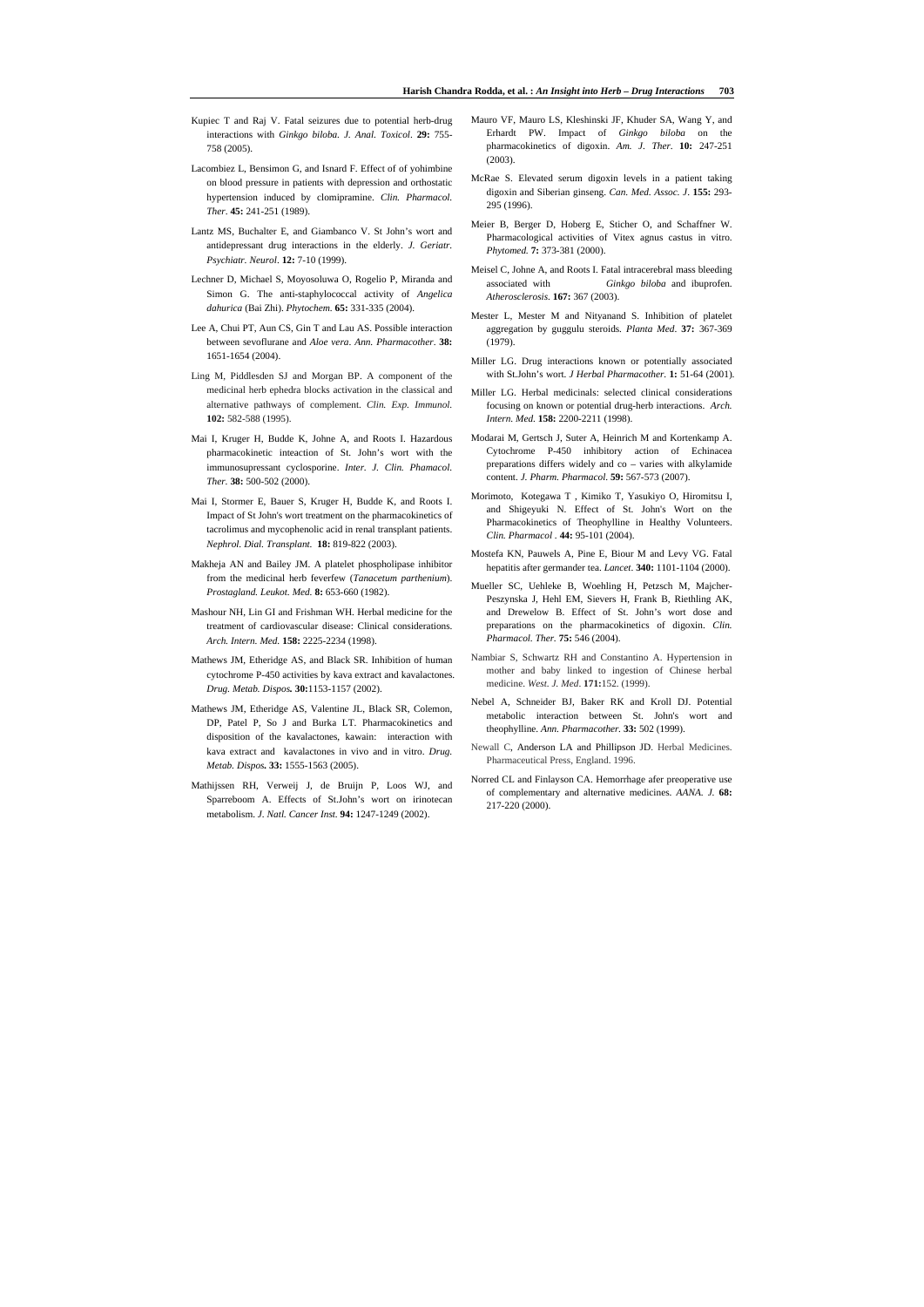#### **704** *International Journal of Pharmaceutical Sciences and Nanotechnology Volume* **2**• *Issue* **4** • *January -March* **2010**

- Ohnishi N, Kusuhara M, Yoshioka M, Kuroda K, Soga A, Nishikawa F, Koishi T, Nakagawa M, Hori S, Matsumoto T, Yamashita M, Ohta S, Takara K, and Yokoyama T. Studies on interactions between functional foods or dietary supplements and medicines. I. Effects of *Ginkgo biloba* leaf extract on the pharmacokinetics of diltiazem in rats. *Biol. Pharm. Bull.* **26:** 1315-1320 (2003).
- Panda S and Kar A. Guggulu (*Commiphora mukul*) induces triiodothyronine production: possible involvement of lipid peroxidation. *Life. Sci.* **65:** 137-141(1999).
- Parker V, Wong AH, Boon HS and Seeman MV. Adverse reactions to St John's Wort. *Can. J. Psychiat.* **46:** 77-79 (2001).
- Patel JA and Gohil KJ. Warfarin herb drug interactions a review and study based on assessment of clinical case reports in literature. *Bol. Latinoam. Caribe. Plant. Med. Aromaticas*. **7:** 85-99 (2008).
- Pfrunder A, Schiesser M, Geber S, Haschke M, Bitzer J and Drewe J. Interaction of St. John's wort with low-dose oral contraceptive therapy and randomized controlled trial. *Br. J. Clin. Pharmacol.* **56:** 683-690 (2003).
- Piscitelli SC, Burstein AH, Welden N, Gallicano KD, and Falloon J. The effect of garlic supplements on the pharmacokinetics of saquinavir. *Clin. Infect. Dis*. **34:** 235-238 (2002).
- Piscitelli SC, Formentini E, Burstein AH, Alfaro R, Jagannatha S, and Falloon J. Effect of milk thistle on the pharmacokinetics of indinavir in healthy volunteers. *Pharmacother*. **22:** 551- 556 (2002).
- Prost N, Tichadou L, Rodor F, Nguyen N, David JM, and Jean PMJ. St. John's wort venlaflaxine interaction. *Presse. Med*. **29:** 1285-1286 (2000).
- Raduege KM, Kleshinski JF, Ryckman JV, and Tetzlaff JE. Anesthetic considerations of the herbal, kava. *J. Clin. Anesth.*  **16:** 305-311 (2004).
- Renfrew C, Dickson R, and Schwab C. Severe hypertension following ephedrine administration in a patient receiving entacapone. *Anesthesiol.* **93:** 1562 (2000).
- Rivera E, Daggfeldt A, and Hu S. Ginseng extract in aluminium hydroxide adjuvanted vaccines improves the antibody response of pigs to porcine parvovirus and *Erysipelothrix rhusiopathiae*. *Vet. Immunol. Immunopathol.* **91:** 19-27 (2003).
- Rose KD, Croissant PD, Parliament CF, and Levin MB. Spontaneous spinal epidural hematoma with associated platelet dysfunction from excessive garlic ingestion: a case report. *Neurosurgery*.**26:** 880-882 (1990).
- Rosenblatt M and Mindel J. Spontaneous hyphema associated with ingestion of *Ginkgo biloba* extract. *N. Engl. J. Med*. **336:**  1108 (1997).
- Rowin J and Lewis SL. Spontaneous bilateral subdural hematomas associated with chronic *Ginkgo biloba* ingestion. *Neurol*. **46:** 1775-1776 (1996).
- Roy-Byrne PP, Bystritsky A, Russo J, Craske MC, Sherbourne CD and Stein MB. Use of herbal medicine in primary care patients with mood and anxiety disorders. *Psychosomat*. **46:** 117-122 (2005).
- Roz N, Mazur Y, Hirshfeld A, and Rehavi M. Inhibition of vesicular uptake of monoamines by hyperforin. *Life. Sci*. **71:** 2227-2237 (2002).
- Ruschitzka F, Meier PJ, Turina M, Luscher TF, and Noll G. Acute heart transplant rejection due to Saint John's wort. *Lancet*. **355:** 548-549 (2000).
- Saba R, Kaye A and Frost E. perioperative considerations for the patient on herbal medicines. *Med. East. J. Anesthesiol.* **16:** 287-296(2001).
- Sachiko T, Maki A, Tomohiro Y, Yuko Y, Ahmed AE, and Tomihisa. CYP3A4 Inhibitors Isolated from Licorice**.** *Biol. Pharm. Bull.* **28:** 2000-2002 (2005).
- Sailler L, Juchet H, Ollier S, Nicodeme R, and Arlet P. Potassium loss may increase effects, especially of digitalis and related glycosides. *Rev. Med. Intern*. **14:** 984 (1993).
- Salassa RM, Mattox VR, and Rosevear JW. Inhibition of the mineralocorticoid activity of licorice by spironolactone. *J. Endocrinol. Metab*. **22:** 1156-1159 (1962).
- Samuel I and Juraj S. A Possible Cause of Cardiovascular Collapse During Anesthesia: Long-Term Use of St. John's Wort. *J. Clin. Anesth.* **12:** 498-499 (2000).
- Sasaki K, Hatta S, Wada K, Itoh M, Yoshimura T, and Haga M. Bilobalide prevents reduction of gamma – amino butyric acid levels and glutamic acid decarboxylase activity induced by methylpyridone in mouse hippocampus. *Life Sci.* **67:** 709-715 (2000).
- Scambia G, De Vincenzo R, Ranelletti FO, Panici PB, Ferrandina G, D'Agostino G, Fattorossi A, Bombardelli E, and Mancuso S. Antiproliferative effect of silybin on gynecological malignancies synergism with cisplatin and doxorubicin. *Eur. J. Cancer.* **32:** 877- 882 (1996).
- Schelosky L, Raffauf C, Jendroska K, and Poewe W. Kava and dopamine antagonism. *J. Neurol. Neurosurg. Psychiat.* **58:** 639-640 (1995).
- Schussler M, Holzl J, and Fricke U. Myocardial effects of flavonoids from *Crataegus* species. *Arzneimittel. Forschung*. **45:** 842-845 (1995).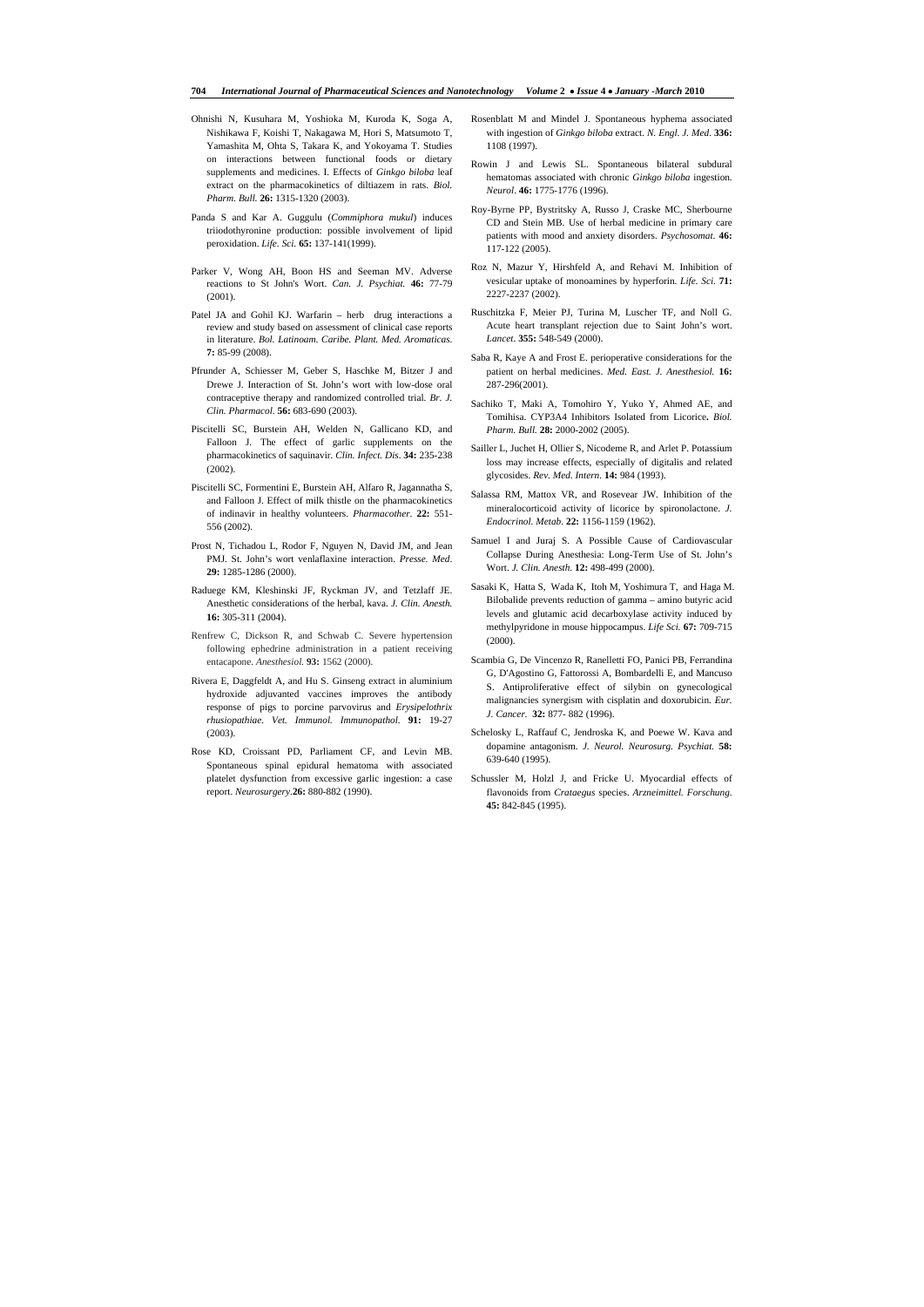- Schwarz UI. Unwanted pregnacy on self medication with St.john's wort despite hormonal contraception. *Br. J. Clin. Pharmacol*. **55:** 112-113 (2003).
- Shaw D, Leon C, Koley S and Murray AV. Traditional remedies and food supplements: a 5-year toxicological study (1991– 1995). *Drug Safety*. **17:** 342-356 (1997).
- Shinozuka K, Umegaki K, Kubota Y, Tanaka N, Mizuno H, Yamauchi J, Kazuki N, and Masaru K. Feeding of *Ginkgo biloba* extract(GBE) enhances gene expression of hepatic cytochrome  $P - 450$  and attenuates the hypotensive effect of nicardipine in rats. *Life Sci.* **70:** 2783-2792 (2002).
- Silvers KM, Woolley CC and Hedderley, D. Dietary supplement use in people being treated for depression. *Asia. Pac. J. Clin. Nutr*. **15:** 30-34(2006).
- Spinella M. Herbal Medicines and Epilepsy: The Potential for Benefit and Adverse Effects. *Epilepsy Behav*. **2:** 524-532 (2001).
- Stevinson C, Pittler MH and Ernst E. Garlic for treating hypercholesterolemia. A meta -analysis of randomized clinical trials. *Ann. Intern. Med*. **133:**420-429 (2000)
- Sugimoto K, Ohmori M, Tsuruoka S, Nishiki K, Kawaguchi A, and Harada K. Different effects of St John's wort on the pharmacokinetics of simvastatin and pravastatin. *Clin Pharmacol Ther*. **70:** 518-524 (2001).
- Sugiyama T, Kubota Y, Shinozuka K, Yamada S, Jian W, and Umegaki K. *Ginkgo biloba* extract modifies hypoglycaemic action of tolbutamide via hepatic cytochrome P – 450 mediated mechanism in aged rats. *Life Sci.* **75:** 1113-1122 (2004).
- Susan NN, Mohammed A and Prasad SV. Pharmacodynamic interaction of *Momordica charantia* with rosiglitazone in rats. *Chem. Biol. Interac.* **177:** 247-253 (2009).
- Svensson US, Ashton M, Trinh NH, Bertilsson L, Dinh XH, Nguyen VH, Nguyen TN, Nguyen DS, Lykkesfeldt J, and Le DC. Artemisinin induces omeprazole metabolism in human beings. *Clin. Pharmacol. Ther*. **64:** 160-167 (1998).
- Takahashi M, and Tokuyama S. Pharmacological and psychological effects of ginseng on actions induced by opioids and psychostimulants. *Meth. Find. Exper. Clin. Pharmacol*. **20:** 77-84 (1998).
- Tam LS, Chan TYK, Leung WK, and Critchley JAJH. Warfarin interactions with Chinese traditional medicines: danshen and methylsalicylate medicated oil. *Austr. NZ. J. Med.* **25:** 258 (1995).
- Tania L, Brian CF, Cathy ED, Anthony K, John TA, John FL, and Scott AJ. In vitro activity of commercial valerian root extracts against human cytochrome P-450 3A4. *J. Pharm.Pharmaceut. Sci.* **7:** 265-273 (2004).
- Tankanow R, Tamer HR, Streetman DS, Smith SG, Welton JL, Annesley T, Aaronson KD, and Bleske BE. Interaction study between digoxin and a preparation of hawthorn (*Crataegus oxyacantha*). *J. Clin. Pharmacol*. **43:** 637-644 (2003).
- Tannergren C, Engman H, Knutson L, Hedeland M, Bondesson U, and Lennernas H. St John's wort decreases the bioavailability of R- and S-verapamil through induction of the first- pass metabolism. *Clin. Pharmacol. Ther*. **75:** 298-309 (2004).
- Taylor JR, and Wilt VM. Probable antagonism of warfarin by green tea. *Ann. Pharmacother*. **33:** 426 (1999).
- Turan I and Martorano D. Natural substances in psychiatry (*Ginkgo biloba* in dementia). *Pharmacol Bull*.**31:**147-158 (1995).
- Usia T, Watabe T, Kadota S, and Tezuka Y. Cytochrome P-4502D6(CYP2D6) inhibitory constituents of *Catharanthus roseus*. *Biol Pharm Bull*. **28:** 1021-1024 (2005).
- Vattanajun A, Watanabe H, Tantisara MH, and Tantisara B. Isobolographically additive anticonvulsant activity between *Centella asiatica's* ethyl acetate fraction and some antiepileptic drugs. *J. Med. Assoc. Thai.* 88: 131-140 (2005).
- Venkataramanan R, Ramachandran V, Komoroski BJ, Zhang S, Schiff PL, and Strom SC. Milk thistle, a herbal supplement, decreases the activity of CYP3A4 and uridine diphosphoglucuronosyl transferase in human hepatocyte cultures. *Drug. Metab. Dispos.* **28:**1270-1273 (2000).
- Vladimir K, and Daniela W. Silybin and Silymarin New effects and applications. *Biomed. Papers*. **149:** 29-41 (2005).
- Wang J, Xu R, Chen Z, and Fidler JM. Immunosuppressive activity of Chinese medicinal plant *Tripterygium wilfordi*. Prolongation of rat cardiac and renal allograft survival by the PG27 extract and immunosuppressive synergy in combination with cyclosporine. *Transplant.* **70:** 447-455 (2000).
- Willey LB, Mady SP, Cobaugh DJ, and Wax PM. Valerian overdose: a case report. *Vet Hum. Toxicol*. **37:** 364-365 (1995).
- William HF, Stephen TS and Mohammed M. The use of herbs for treating cardiovascular disease. *Sem. Integ. Med .***2:** 23-35 (2004).
- Wong AH, Smith M, and Boon HS. Herbal remedies in psychiatric practice. *Arch Gen Psychiatry*. **55:** 1033-1044 (1998).
- Yadhu NS. Potential for interaction of kava and St. John's wort with drugs. *J Ethnopharmacol.* **100:** 108-113 (2005).